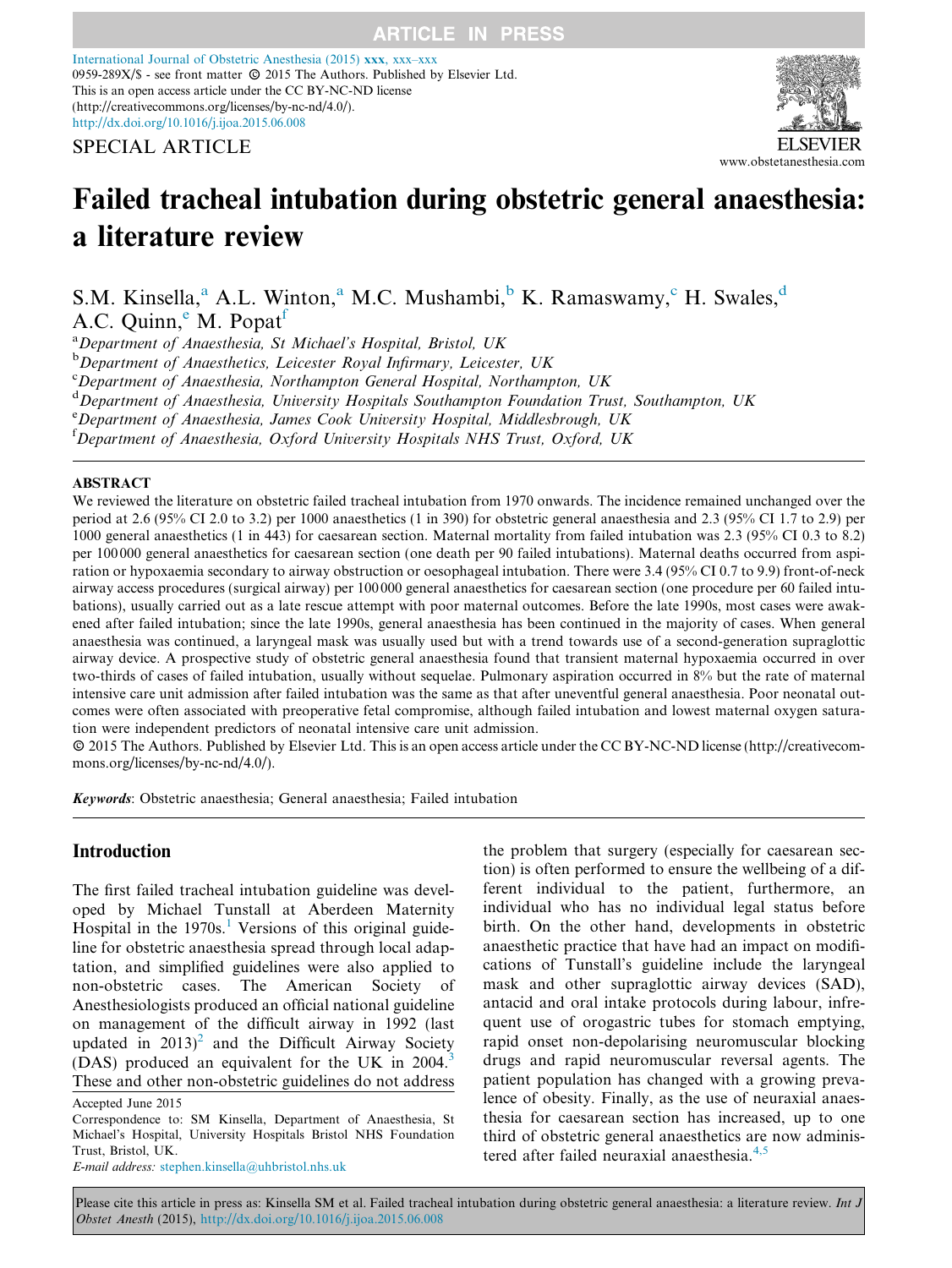The Obstetric Anaesthetists' Association (OAA) and DAS are producing stand-alone obstetric failed intubation guidelines to address the deficit in the DAS 2004 guidelines with respect to obstetric practice. The aim of this review was to search the relevant literature for evidence to support these guidelines, especially with regard to numerical information, management options and maternal and neonatal outcomes.

### Methods

We performed an electronic literature search on Medline, Embase, PubMed and National Guidelines Clearinghouse from 1970 to the present. The search terms were: intubation, difficult airway, obstetric, airway problem, cricothyroidotomy, laryngeal mask airway, Proseal, Supreme, video laryngoscope, airway assessment, Mallampati, thyromental distance, physiology of airway in pregnancy, failed intubation, cricoid pressure, rapid-sequence induction, pregnant woman, general anaesthesia. We considered all sources including abstracts and correspondence, with no language restrictions. The resulting list was searched manually for relevant articles. Where appropriate, authors were contacted directly for details of management.

The incidence of failed intubation was calculated when the number of cases as well as the denominator of all obstetric general anaesthetics during a defined time period were reported. When the information was available, the proportion of cases where anaesthesia was continued after failed intubation, as opposed to the patient being awakened, was calculated. This process was repeated for publications where there was information available on case urgency.

For the purposes of analysis the middle year of the range was taken as representative of the data collection period pertaining to each report. Data were analysed using random effects meta-analysis with the Cochran Q statistic for heterogeneity and Clopper-Pearson exact 95% confidence intervals (CI). Forest plots are used to show the data and effect sizes are presented as proportion, odds ratio (OR) and incidence with 95% CI. Trends in proportions and OR over time were analysed using the chi-square trend test, trend in  $log_e (OR)$  and non-linear curve fitting. The software used included Prism 6.0 (GraphPad Software Inc., La Jolla, CA, USA), StatsDirect 2.8.0 (StatsDirect Ltd., Altrincham, UK) and Number Cruncher Statistical Systems 9.0 (NCSS Inc., Kaysville, UT, USA). A  $P$  value <0.05 (two-sided) was used to define statistical significance.

We identified reports of the management of single or multiple cases. Cases were also identified from publications that collect and analyse adverse outcomes in maternity care. These included prospective national or regional registry-based outcome collection, an example being the UK Confidential Enquiries into Maternal

Deaths (CEMD). Other sources used included closed claims analyses from the USA and UK, anaesthetic critical incident reporting and publications reporting admissions to intensive care units (ICU). Information was abstracted when the paper contained enough detail to allow evaluation of individual cases.

#### **Results**

#### Definition

The definition of failed intubation is not standard. The lowest threshold for qualification is ''intubation that was not accomplished with a single dose of succinylcholine".<sup>6-8</sup> McKeen et al. defined it as "unsuccessful attempts at placement of an endotracheal tube into the trachea using either direct laryngoscopy or alternative intubating equipment, the need to proceed with surgery with a non-elective unsecured airway (e.g. bag-mask ventilation or laryngeal mask airway), or the need to abort intubation or surgery and awaken the woman prior to surgery". $\frac{9}{5}$  $\frac{9}{5}$  $\frac{9}{5}$  At the other end of the spectrum is "*inability* to intubate during general anaesthesia". $^{10}$  $^{10}$  $^{10}$ 

#### Incidence of obstetric failed intubation

We found 33 sources providing an incidence for failed intubation at obstetric general anaesthesia, comprising 20 full journal publications, nine abstracts, three data-bases and one letter [\(Table 1\)](#page-2-0).<sup>[4,7–9,11–40](#page-15-0)</sup> Although there was a total of 142 560 women reported or estimated in the reports, it is not possible to exclude overlaps, replicate counting and estimation errors in the sources. As expected there was significant heterogeneity in reported incidences and effect sizes. Because of the use of differing definitions of failed intubation, we re-analysed the number of cases, based on the definition by McKeen et al, in order to provide more comparability between series.<sup>[9](#page-15-0)</sup> There were 372 cases of failed intubation, giving an overall incidence for all obstetric cases of 2.6 (95% CI 2.0 to 3.2) per 1000 general anaesthetics (1 in 390).

There were 27 sources with data on failed intubation at caesarean section totalling 88 186 cases. The incidence of failed intubation ranged from zero to 1 in 98 in individual sources. There were 181 cases of failed intubation, giving an overall incidence of 2.3 (95% CI 1.7 to 2.9) per 1000 general anaesthetics for caesarean section (1 in 443; [Fig. 1\)](#page-4-0). There were two deaths reported in this number, $^{13,15}$  $^{13,15}$  $^{13,15}$  giving an incidence of 2.3 (95% CI 0.3 to 8.2) per 100 000 general anaesthetics for caesarean section (one death per 90 failed intubations). There were three cases reported from these sources where a frontof-neck airway access procedure (surgical airway) was attempted (see below),  $\frac{7,15,29}{ }$  $\frac{7,15,29}{ }$  $\frac{7,15,29}{ }$  giving an incidence of 3.4 (95% CI 0.7 to 9.9) per 100 000 general anaesthetics for caesarean section (one procedure per 60 failed intubations).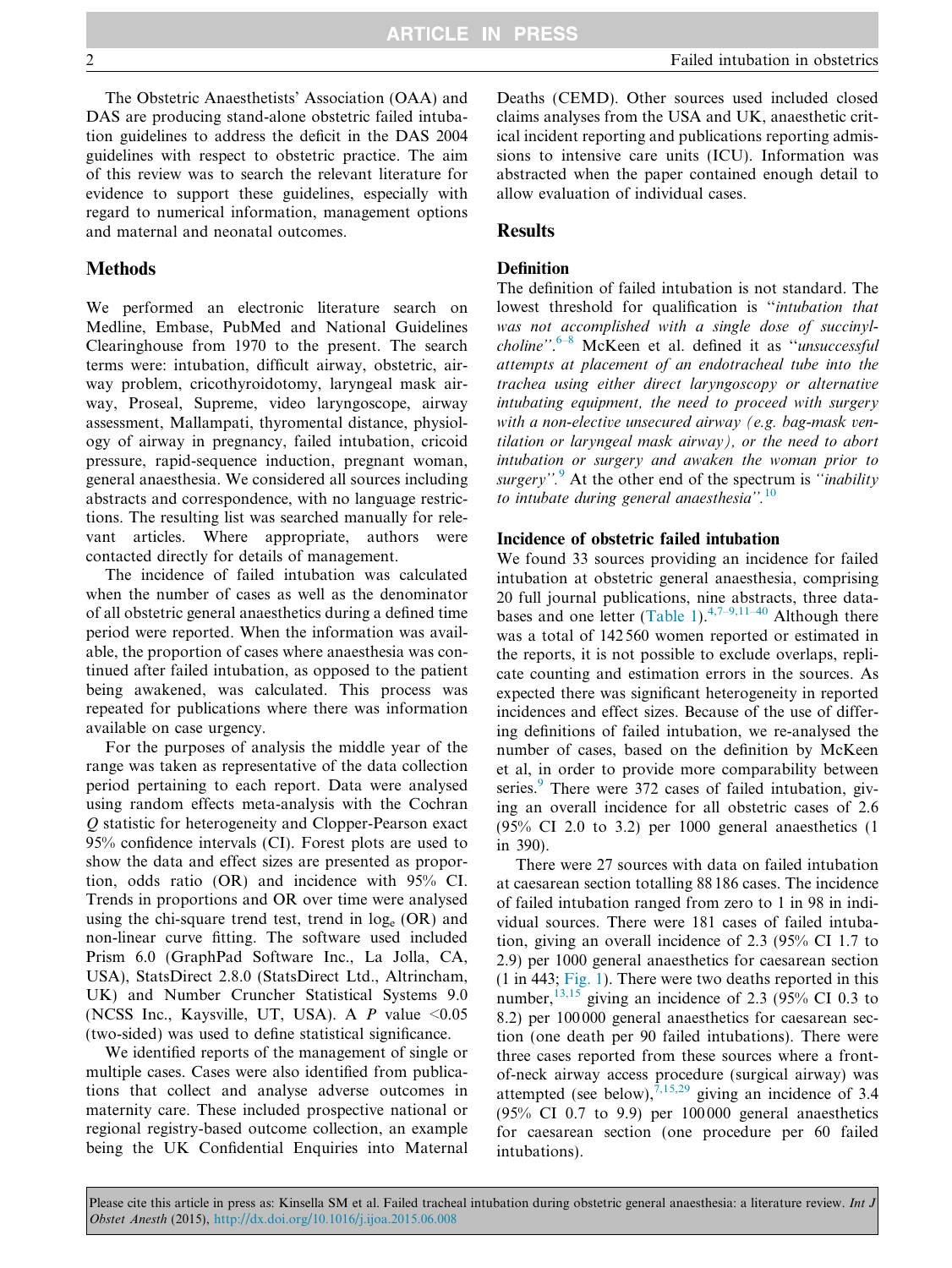| First author, year               | Data collection  | Centre             | RSI GA; number    | Failed intubations       | Rate           | Management at caesarean section                                                                                       |
|----------------------------------|------------------|--------------------|-------------------|--------------------------|----------------|-----------------------------------------------------------------------------------------------------------------------|
| Lyons $1985^{11}$                | 1978-1983        | Single             | CS 2331           | $8\,$                    | 1 in 291       | Awakened 8 (epidural 7, vaginal<br>delivery 1)<br>Continued 0                                                         |
| Samsoon $1987^{12}$              | 1982-1985        | Single             | Obs 1980          |                          | 1 in 283       | NR                                                                                                                    |
| Glassenberg 1990 <sup>13</sup>   | 1980-1989        | Single             | CS 2142           | 7<br>6                   | 1 in 357       | Awakened 0                                                                                                            |
|                                  |                  |                    |                   |                          |                | Continued 6 (FOI 2; blind nasal<br>intubation 4). 1 death                                                             |
| Rocke 1992 <sup>14</sup>         | $\sim$ 1991      | Single             | CS 1500           | $\overline{c}$           | 1 in 750       | Awakened 1 (epidural 1)<br>Continued 1 (TT)                                                                           |
| Hawthorne 1996 <sup>7</sup>      | 1984-1994        | Single             | CS 3471           | 15                       | 1 in 231       | Awakened 10 (spinal 4, epidural 2,<br>$CSE$ 4)<br>Continued 6 (TT 2, laryngeal mask 3,<br>small-bore front-of-neck 1) |
| Tsen 1998 <sup>15</sup>          | 1990-1995        | Single             | CS 536            | 1                        | 1 in 536       | 1 front-of-neck; died                                                                                                 |
| Shibli $2000^{16}$               | 1997             | <b>Multi</b> (120) | CS 13 275         | 15                       | 1 in 885       | Awakened 10 (spinal 8, epidural 2)<br>Continued 5 (TT 1, laryngeal mask 3,<br>mask 1)                                 |
| Barnardo 2000 <sup>8</sup>       | 1993-1998        | Multi (14)         | Obs 8970          | 36<br>(CS 23)            | 1 in 249       | Awakened 11 (spinal 9, epidural 2)<br>Continued 12 (TT 6, laryngeal mask<br>3, mask 2)                                |
| Kan 2004 <sup>17</sup>           | 2002-2003        | Single             | CS 732            | $\mathbf{0}$             | $\mathbf{0}$   | <b>NR</b>                                                                                                             |
| Rahman $2005^{18}$               | 1999-2003        | Multi (12)         | Obs 4768          | 20                       | 1 in 238       | Awakened 1 (spinal 1)                                                                                                 |
|                                  |                  |                    |                   | (CS <sub>13</sub> )      |                | Continued 12 (TT 7, laryngeal mask<br>5)                                                                              |
| Saravanakumar 2005 <sup>19</sup> | 1988-2004        | Single             | CS 5968           | 11                       | 1 in 543       | NR                                                                                                                    |
| Bloom $20054$                    | 1999-2000        | Multi (13)         | CS 2527           | $\overline{2}$           | 1 in 1264      | 1 death (elective awake intubation,<br>not RSI)                                                                       |
| Bailey 2005 <sup>20</sup>        | $\sim$ 1998-2004 | Multi (6)          | $\rm NR$          | 9                        |                | Awakened 0<br>Continued 9 (laryngeal mask 9)                                                                          |
| Nze, $2006^{21}$                 | 1993-2002        | Single             | CS 3710           | 14                       | 1 in 265       | Awakened 2 (spinal 2)<br>Continued 12 (TT 3, mask 9)                                                                  |
| McDonnell 2008 <sup>22</sup>     | 2005-2006        | Multi (13)         | CS 1095           | $\overline{\mathcal{A}}$ | 1 in 274       | Awakened 1 (neuraxial anaesthesia<br>1)<br>Continued 3 (laryngeal mask 1,<br>LMA ProSeal® 2)                          |
| Bullough 2009 <sup>23</sup>      | 2003-2004        | <b>Multi</b> (187) | Obs 19 762        | 64                       | 1 in 309       | NR                                                                                                                    |
| Djabatey $2009^{24}$             | 2000-2007        | Single             | Obs 3430; CS 2960 | $\mathbf{0}$             | $\overline{0}$ | NR                                                                                                                    |
| Pujic $2009^{25}$                | 2008             | Single             | CS 1196           | $\mathfrak{Z}$           | 1 in 399       | $\rm NR$                                                                                                              |
| $NOAD^{26}$                      | 2009             | Multiple $(>120)$  | CS 10 283         | 18                       | 1 in 571       | NR                                                                                                                    |
| Kessack $2010^{27}$              | 2005-2008        | Single             | Obs 219; CS 180   | $\overline{2}$           | Obs 1 in 219   | Awakened 0                                                                                                            |
|                                  |                  |                    |                   | (CS <sub>1</sub> )       | CS 1 in 180    | Continued 1 (laryngeal mask 1)<br>(continued on next page)                                                            |

Table 1 Case series providing incidence of obstetric failed tracheal intubation and management of cases at caesarean section

Please cite this article in press as: Kinsella SM et al. Failed tracheal intubation during obstetric general anaesthesia: a literature review.

<span id="page-2-0"></span>Obstet Anesth

(2015),

<http://dx.doi.org/10.1016/j.ijoa.2015.06.008>

Int J

 $\omega$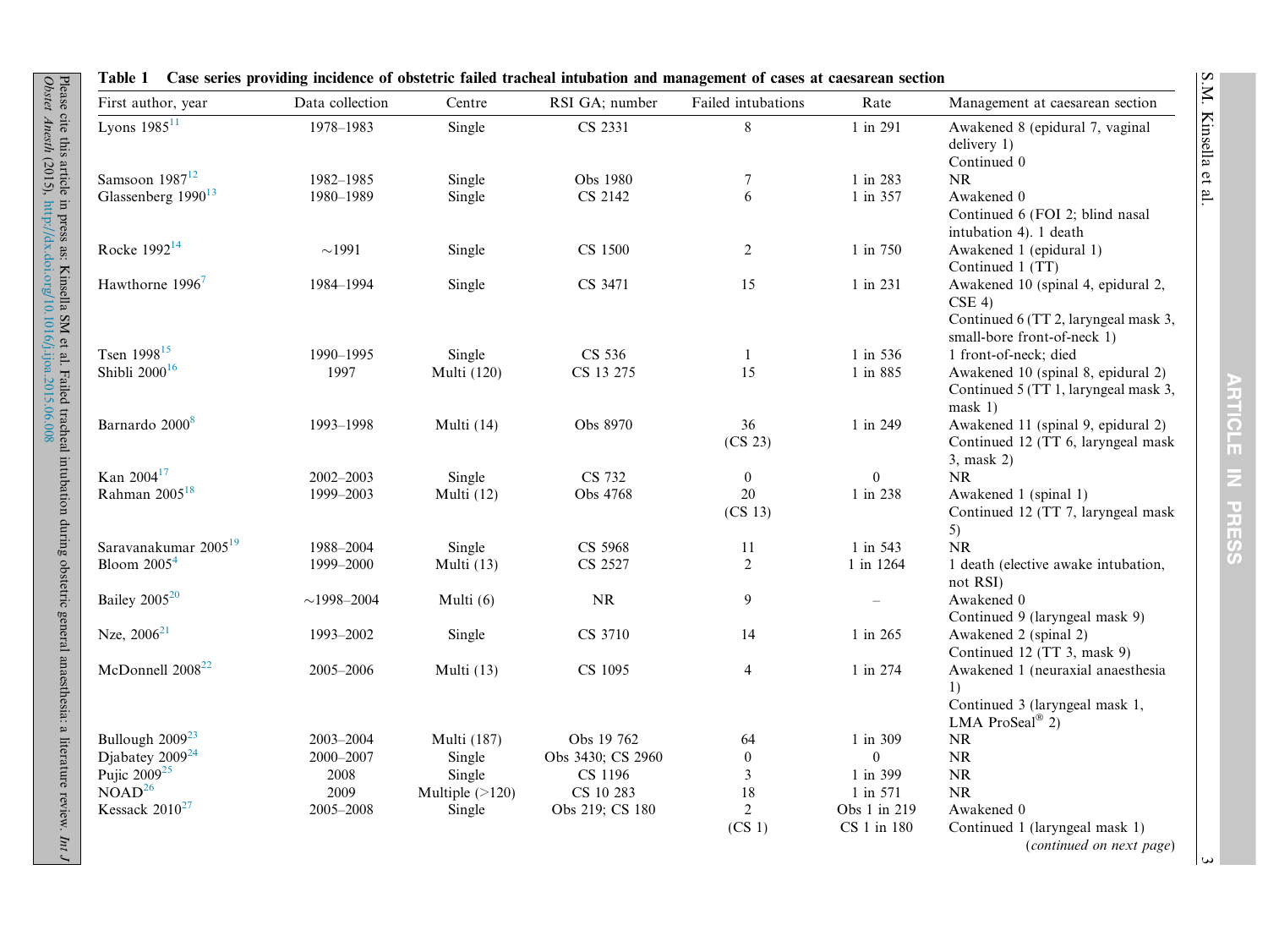| First author, year            | Data collection | Centre            | RSI GA; number    | Failed intubations                   | Rate                             | Management at caesarean section                                                                                                 |
|-------------------------------|-----------------|-------------------|-------------------|--------------------------------------|----------------------------------|---------------------------------------------------------------------------------------------------------------------------------|
| NOAD <sup>26</sup>            | 2010            | Multiple $(>100)$ | CS 8719           | 18                                   | 1 in 484                         | $\mathbf{NR}$                                                                                                                   |
| Ajmal $2011^{28}$             | 1991-1999       | Single            | CS 2114           | $2^{\rm a}$                          | 1 in 211                         | NR                                                                                                                              |
| McKeen $20119$                | 1984-2003       | Single            | Obs 2633; CS 1005 | $\overline{2}$<br>(CS <sub>0</sub> ) | Obs 1 in 1317<br>CS <sub>0</sub> | NR                                                                                                                              |
| Palanisamy 2011 <sup>29</sup> | 2000-2005       | Single            | <b>CS 98</b>      | 1 <sup>a</sup>                       | 1 in 98                          | Awakened 0<br>Continued 1 (surgical front-of-neck<br>1)                                                                         |
| Keen 2011 <sup>30</sup>       | 2009-2010       | Single            | CS 154            | 1                                    | 1 in 154                         | NR                                                                                                                              |
| NOAD <sup>26</sup>            | 2011            | Multiple $(>140)$ | CS 11 278         | 20                                   | 1 in 564                         | NR                                                                                                                              |
| Kirodian $2012^{31}$          | 2006-2011       | Single            | <b>CS 708</b>     | 6                                    | 1 in 118                         | Awakened 3 (spinal 2, awake FOI 1)<br>Continued 3 (LMA Supreme® 3)                                                              |
| Teoh $2012^{32}$              | 2004-2011       | Single            | Obs 5065; CS 2772 | 12                                   | Obs 1 in 844                     | Awakened 1 (spinal 1)                                                                                                           |
|                               |                 |                   |                   | (CS <sub>6</sub> )                   | CS 1 in 462                      | Continued 5 (LMA ProSeal® 5)                                                                                                    |
| Quinn 2013 <sup>33</sup>      | 2008-2010       | Multi (216)       | Obs 12 800        | 57                                   | 1 in 224                         | Awakened 3 (spinal 2, local<br>anaesthetic and sedation 1);<br>Continued 52 (TT 6, SAD 43, mask<br>2, surgical front-of-neck 1) |
| Tao 2012 <sup>34</sup>        | 2001-2006       | Single            | Obs 2158; CS 1636 | $10^a$ ;                             | Obs 1 in 359                     | Awakened 0                                                                                                                      |
|                               |                 |                   |                   | (CS <sup>4</sup> )                   | CS 1 in 409                      | Continued 4 (LMA Fastrach <sup>®</sup> 2,<br>FOI via LMA Fastrach <sup>®</sup> 2)                                               |
| Madsen $2013^{35}$            | 2008-2011       | Multiple          | CS 1969           | 12                                   | 1 in 164                         | <b>NR</b>                                                                                                                       |
| Dodds, 2013 (unpublished)     | 2013            | Single            | NR                | $\overline{4}$                       |                                  | Continued 2 (TT 2)                                                                                                              |
| Davies 2014 <sup>36</sup>     | 2008-2012       | Single            | Obs 1172          | $2(3^a)$                             | 1 in 391                         | Awakened 0<br>Continued 3 (TT after delivery 1,<br>laryngeal mask 2)                                                            |
| D'Angelo 2014 $37$            | 2004-2009       | Multiple (30)     | CS 5332           | $10\,$                               | 1 in 533                         | <b>NR</b>                                                                                                                       |
| Nafisi 2014 <sup>38</sup>     | 2007-2009       | Multiple $(2)$    | CS 465            | $\mathbf{1}$                         | 1 in 465                         | <b>NR</b>                                                                                                                       |
| Swales 2014 <sup>39</sup>     | 2013            | Multi (144)       | NR                | 55                                   |                                  | Awakened 13<br>Continued 28                                                                                                     |
| Thomas $2014^{40}$            | 2009-2013       | Single            | <b>NR</b>         | 10                                   | $\overline{\phantom{0}}$         | Awakened 1 (spinal 1)<br>Continued 9 (TT 8, LMA ProSeal®)<br>1)                                                                 |

RSI: rapid sequence induction; GA: general anaesthesia; CS: caesarean section; Obs: obstetric; NR: not reported; FOI: fibreoptic intubation; TT: tracheal tube; LMA: Laryngeal Mask Airway; NOAD: National Obstetric Anaesthesia Database; SAD: supraglottic airway device.

<sup>a</sup>Failed intubation numbers adjusted based on redefinition (see text).

ARTICLE IN PRESS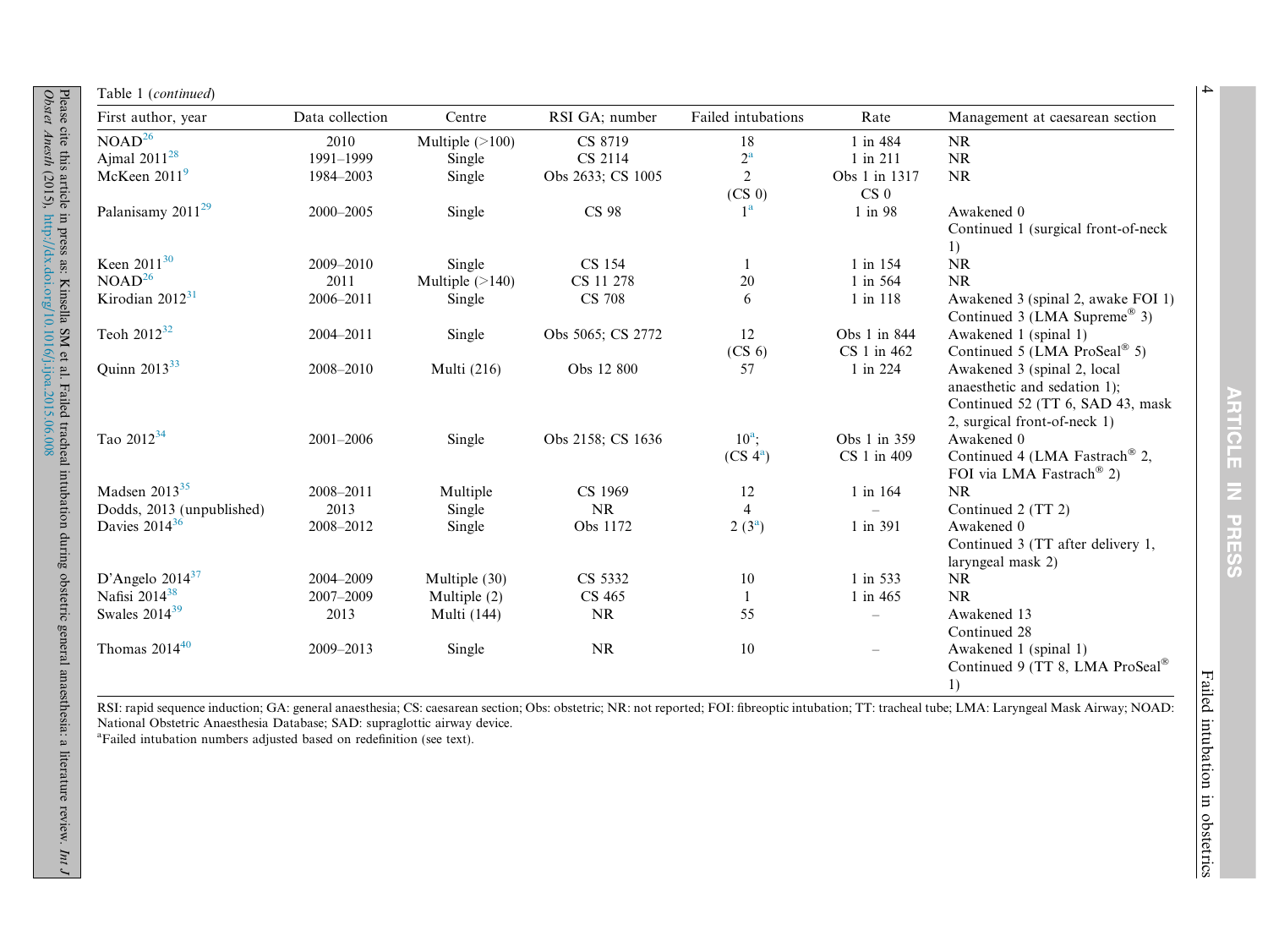<span id="page-4-0"></span>

Fig. 1 Proportion meta-analysis plot (random effects) for incidence of failed tracheal intubation during caesarean section. Authors cited in [Table 1](#page-2-0); year=middle year of data collection. Error bars=95% confidence interval; diamond=summary statistic.  $E = \times 10$  to the power of

#### Management after failed intubation at caesarean section — awaken or continue general anaesthesia?

Information about whether general anaesthesia was continued or the patient awakened after failed intubation at caesarean section was not always available but was elicited from the published version or from the authors of 20 reports [\(Table 1\)](#page-2-0). General anaesthesia was continued in 73.3% (95% CI 59.6 to 85.1) of all cases ([Fig. 2](#page-5-0)). There was marked heterogeneity in the data over time so data were pooled in consecutive 5-year epochs for trend analysis. Overall there was a significant 1.8% per year (95% CI 1.1 to 2.4, P <0.0001) increase in the proportion of continuing general anaesthesia over the study period ([Fig. 3\)](#page-5-0).

Sixteen incidence studies included details of management as above, together with information on whether cases were emergency or elective. Ten of these were suitable for meta-analysis. Overall, there was no significant difference in the proportion of cases where general anaesthesia was continued during emergency compared with elective caesarean section (OR 1.5,  $95\%$  CI 0.60 to 4.22,  $P=0.35$ ). However, there was a significant increasing trend over time  $(P=0.021)$  for general anaesthesia to be continued in emergency compared with elective cases ([Fig. 4](#page-5-0)).

Nine series included data on category  $1^{41,42}$  $1^{41,42}$  $1^{41,42}$  cases. Data from one centre collected between 1978 and 1994 show nine category 1 cases of which two (22%) continued with general anaesthesia. Data from eight series from 2004 onwards include 46 cases of which 43 (93%) were continued ( $P \leq 0.0001$ ). These proportions were similar for category 1 cases where the indication for caesarean section was fetal compromise. In the period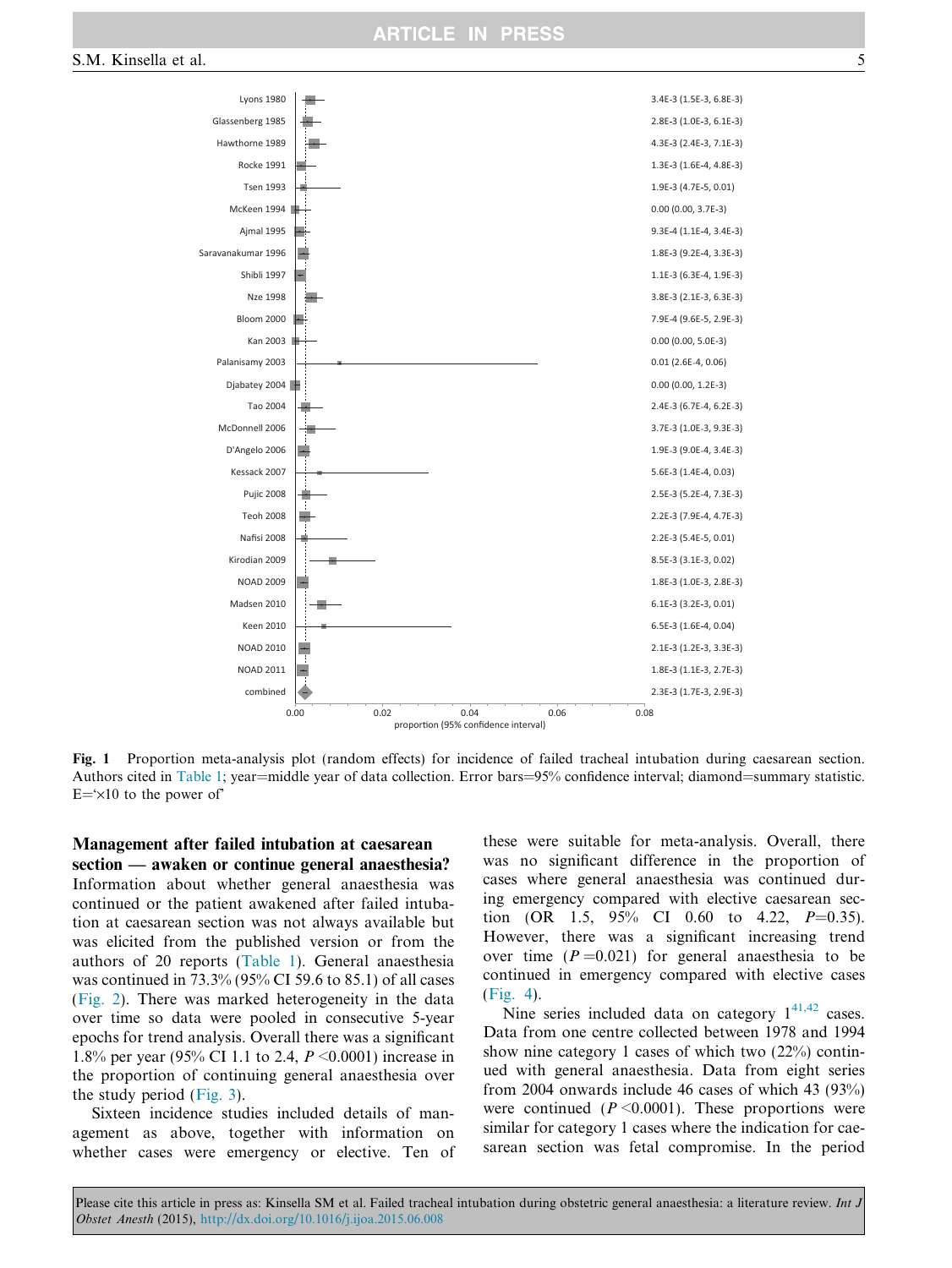<span id="page-5-0"></span>

Fig. 2 Proportion meta-analysis plot (random effects) for continuation of general anaesthesia after failed tracheal intubation during caesarean section. Authors cited in [Table 1;](#page-2-0) year=year of publication. Error bars=95% confidence interval; diamond=summary statistic



Ln(Odds Ratio)  $\overline{\mathbf{c}}$ 0  $\overline{2}$  $P = 0.021$ -4 1985 1990 1995 2000 2005 2010 2015 Year

Fig. 3 Graph of proportion of cases in which general anaesthesia was continued after failed tracheal intubation at caesarean section; reports pooled into 5-year epochs. Error bars=95% confidence interval

Fig. 4 Ratio of 'proportion of general anaesthesia continued after failed tracheal intubation at emergency caesarean section'/'proportion of general anaesthesia continued after failed tracheal intubation at elective caesarean', plotted by year of publication. Dotted lines=95% confidence interval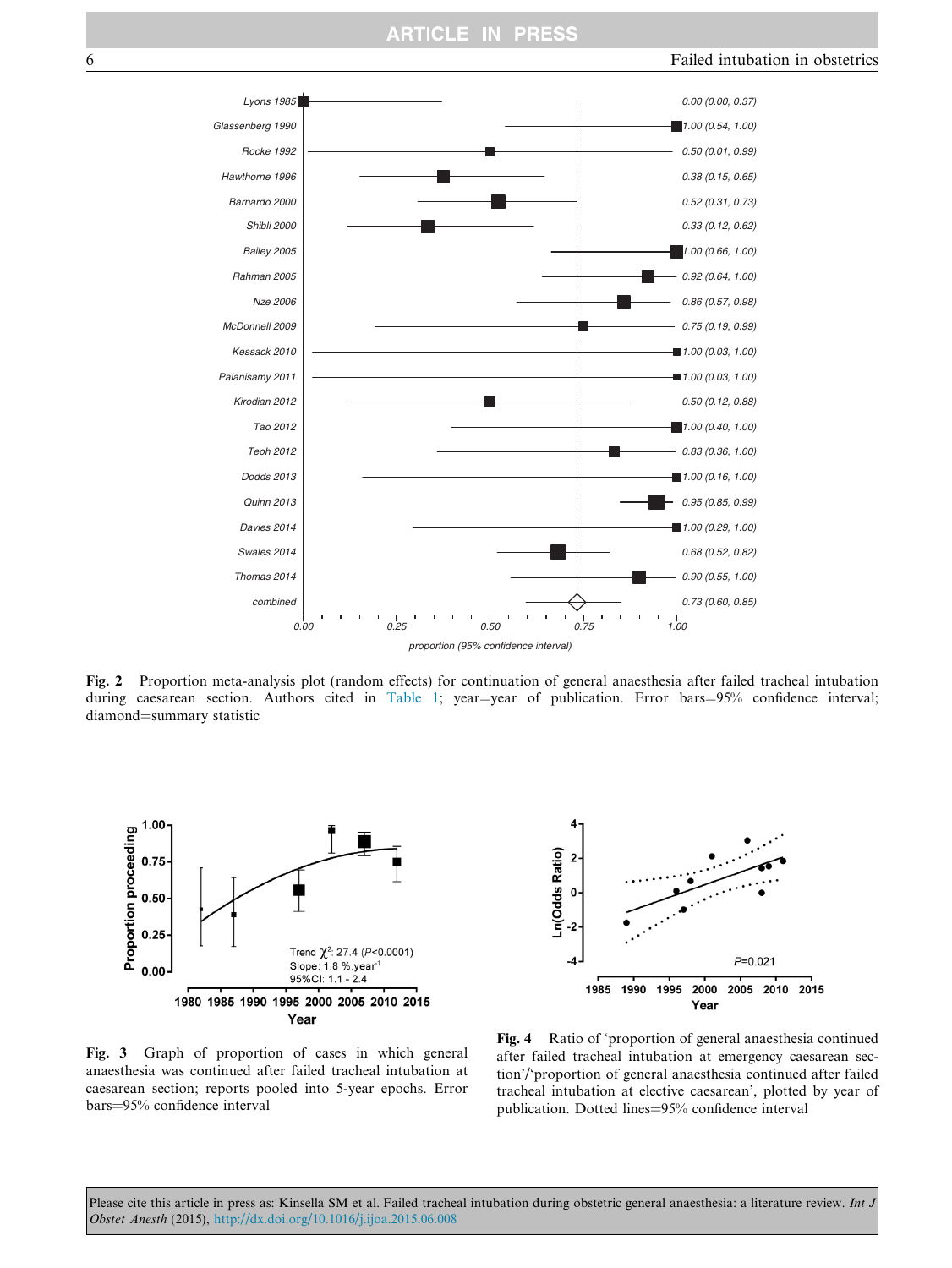1978–1994 there were six cases of which one (17%) was continued, and in the period from 2004 onwards there were 33 cases of which 30 (91%) were continued  $(P=0.0003)$ .

#### Airway management

Appendix A (online only) gives details of management in case reports focussing on the airway device used after failed intubation at rapid-sequence induction of general anaesthesia for caesarean section.<sup>[43–85](#page-16-0)</sup> The vast majority of cases were emergencies. Difficulty with intubation was not anticipated in two-thirds of those where an airway assessment was reported. There was a preponderance of non-consultant anaesthetists involved in the initial event. Suxamethonium was the only neuromuscular blocker used at induction of anaesthesia. The laryngoscopic view was usually Cormack and Lehane grade 3 or  $4.43$  $4.43$  and the number of intubation attempts limited to two or three. Cricoid pressure was usually continued if not impairing ventilation. If mask ventilation was difficult, release of cricoid pressure did not affect this, but was also not associated with regurgitation upon release. Over time, there was a trend for reports to describe continuation of anaesthesia rather than awakening, and a move from facemask to laryngeal mask to second generation SAD.

#### History and airway assessment

A history of difficult or failed intubation was available in some cases. $40,48,49$  In two of these, airway assessment was normal but a large epiglottis and anterior larynx<sup>[40](#page-16-0)</sup> and large tonsils and oedematous pharyngeal tissues<sup>[49](#page-16-0)</sup> impaired the view of the larynx. Preoperative airway examination is insensitive, as difficult intubation has been unanticipated in a half to two-thirds of cases.<sup>[7,32](#page-15-0)</sup> The United Kingdom Obstetric Surveillance System (UKOSS) study on failed obstetric intubation found that Mallampati class was a univariate but not an inde-pendent predictor of failed intubation.<sup>[33](#page-16-0)</sup> However, documentation of airway assessment was present in 60% of failed intubation cases and was an independent predictor of failed intubation. It is likely that the anaesthetic problem may have influenced subsequent recording of the airway assessment. $33$  In other failed intubation series, an airway assessment was recorded from ''less than half" of  $26$ ,  $8$  and six of  $14$ ,  $24$  down to none of 11 cases.[35](#page-16-0) In some cases of anticipated difficulty, alternative equipment was made available, $86$  or ear, nose and throat surgeons were on standby to perform a tracheostomy.[29,70](#page-15-0)

### Laryngoscopy, intubation and extubation

Specific causes for poor laryngoscopic view include skeletal abnormalities, <sup>[86](#page-17-0)</sup> soft tissue anomalies (laryngeal oedema,  $85$  enlarged tonsils<sup>[49](#page-16-0)</sup>) and neck haematoma.  $87-89$ However, the majority are "normal variations".<sup>[11](#page-15-0)</sup> Barnardo and Jenkins recorded Cormack and Lehane grades of 1, 2, 3 and 4 in one, two, eight and six cases, respectively.[8](#page-15-0) The causes for difficulty with intubation in spite of a good view of the glottis include excessive cricoid pressure, $31$  technical problems with railroading the tracheal tube over an introducer or bougie,  $31$  or sub-glottic stenosis.<sup>[74](#page-16-0)</sup> A deterioration in laryngoscopic view has been noted when reintubation was performed at the end of a case. Stridor<sup>[78](#page-16-0)</sup> and 'can't intubate, can't oxygenate' (CICO) $90$  have followed extubation after an earlier difficult intubation, in the latter case, mandating front-of-neck airway access (see below). An airway exchange technique has recently been used at extubation following difficult intubation at caesarean section. $91$ 

#### Supraglottic airway device

The laryngeal mask is the rescue device with the most extensive track record. The first descriptions recorded successful use, but these were soon followed by failures. The reason for failure to ventilate the lungs after insertion was rarely defined, although in one case it was related to laryngospasm relieved by a neuromuscular blocker.<sup>[62](#page-16-0)</sup> Cricoid pressure was usually continued during surgery. Aspiration of gastric contents into the airway has been noted in one case of laryngeal mask use, with no mention of cricoid pressure application (F. Dodds, personal communication). The laryngeal mask has been used to provide a conduit for intubation after delivery.<sup>[61](#page-16-0)</sup>

The use of second generation SADs has been described on a number of occasions. A bougie-guided technique has been used to aid correct placement of the LMA ProSeal<sup>®</sup>.  $\frac{1}{7}$ [,73](#page-16-0) In most cases where a SAD with drain tube was used, a gastric tube was placed to decompress the stomach. In one case pulmonary aspiration  $\mathrm{occurred}$  when a LMA Supreme $\mathrm{^{\circledast}}$  was positioned incorrectly, with no sequelae. $31$  In the UKOSS study of obstetric failed intubations spanning 2008–2010, the LMA Classic® was used in 39, LMA ProSeal® in three, LMA Fastrach<sup>®</sup> in four and an i-gel<sup>®</sup> in three cases.<sup>[33](#page-16-0)</sup> A UK national survey of failed intubation at caesarean section in 2013–2014 found that a laryngeal mask was used in 12 failed intubation cases and a secondgeneration SAD in 18; there was one failure of a second-generation device.<sup>[39](#page-16-0)</sup>

### 'Can't intubate, can't oxygenate' and front-of-neck airway access procedure

The reported incidence of CICO at failed intubation during general anaesthesia for caesarean section ranges from 1 in 20 (5 per 100) to 5 in 18 (28 per 100).[7,26,35](#page-15-0) Fixed (anatomical) causes of failed ventilation include high body mass index  $(BMI)$ , <sup>68</sup> overgrown tonsils<sup>[49](#page-16-0)</sup> and neck haematoma,  $87-89$  whereas

<sup>-</sup> LMA is a registered trade mark of The Laryngeal Mask Company Ltd, an affiliate of Teleflex Incorporated.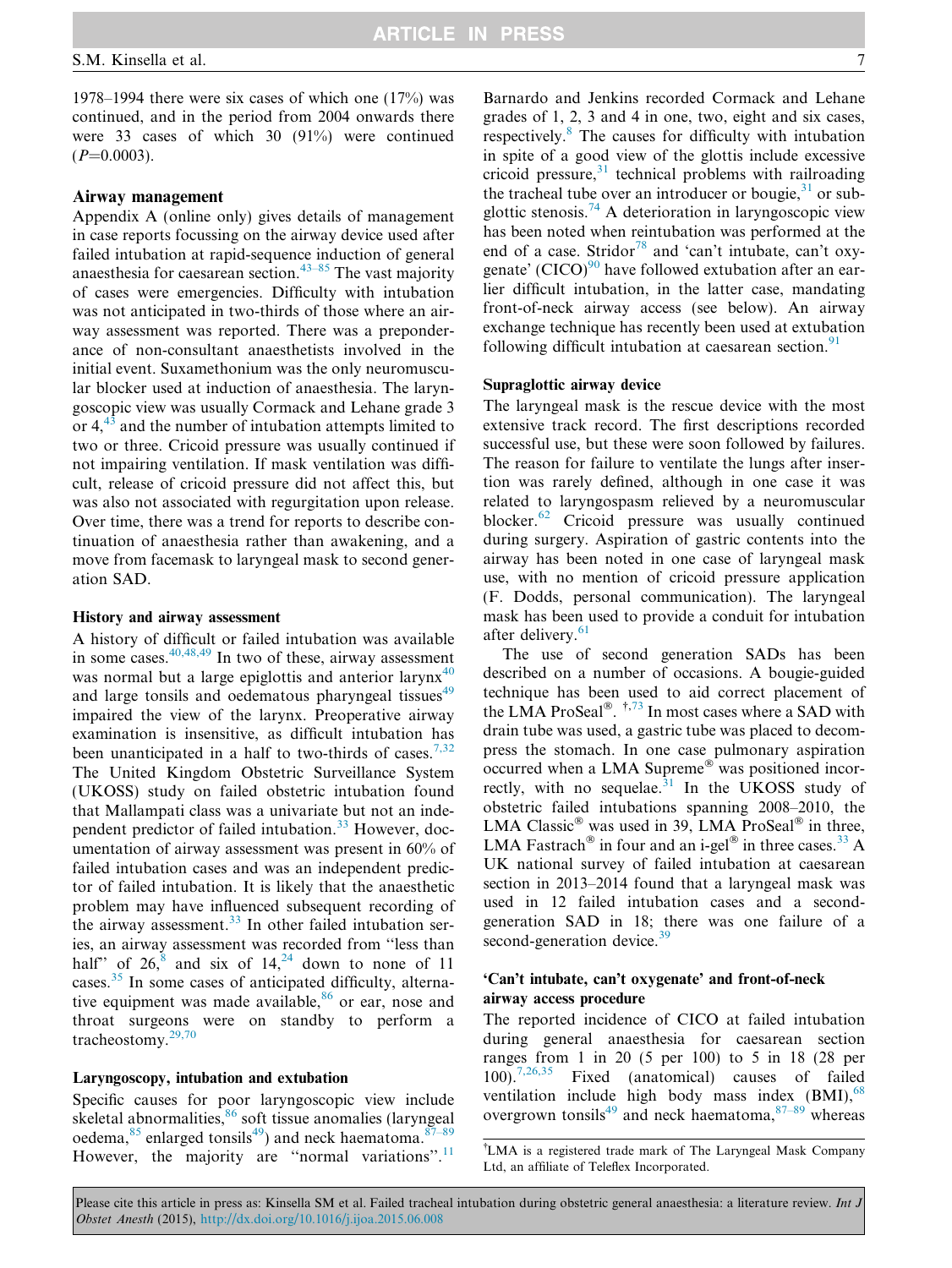laryngospasm may cause a fluctuating degree of upper airway obstruction. $62$  We identified 13 cases of frontof-neck access procedures after failed intubation at induction of general anaesthesia for caesarean section, as well as one at extubation and one after an abandoned caesarean section ([Table 2](#page-8-0)).<sup>[7,15,29,33,48,49,64,88,90,92–94](#page-15-0)</sup> Six cases ended in maternal death and significant complications were reported in another that survived. There were eight cases of primary surgical tracheostomy and two performed after the failure of cricothyroidotomy. Four of 13 rescue cases followed failure to establish an airway using a laryngeal mask. Another front-of-neck procedure was performed in a non-surgical situation. A woman with placental abruption and coagulopathy suffered carotid artery puncture during attempts to site a central venous catheter. She developed complete airway obstruction and respiratory arrest. Front-of-neck airway access was gained with a 14-gauge cannula and trans-tracheal jet ventilation was performed for 10 min. A second attempt at intubation using a bougie was successful.<sup>[87](#page-17-0)</sup>

# Maintaining general anaesthesia after failed intubation

In recent UK practice, facemask anaesthesia has only been continued after failed laryngeal mask attempts.<sup>40</sup> There were no reports of regurgitation or pulmonary aspiration during or at the end of established facemask anaesthesia after failed intubation. Swales et al. noted that, in 28 women who had anaesthesia continued after failed intubation, 10 breathed spontaneously, eight had positive pressure ventilation without and 10 had positive pressure ventilation with additional non-depolarising neuromuscular blocker after an initial dose of suxamethonium.[39](#page-16-0) All but one case had anaesthesia continued with an inhalational agent. Nitrous oxide and halothane were the usual agents in early case reports but current practice shows a 2:1 distribution between sevoflurane and isoflurane, $39 \sin \theta$  $39 \sin \theta$  similar to routine general anaesthesia for caesarean section. $95$ 

#### Management after waking

There were 51 cases who were awakened after failed intubation [\(Table 1\)](#page-2-0). These were usually managed with neuraxial anaesthesia for surgery (spinal  $n=30$ , epidural  $n=14$ , combined-spinal epidural  $n=4$ ), but one had local anaesthetic infiltration with sedation and two had repeat general anaesthesia after the airway was secured while awake. Only one report recorded repeat general anaesthesia with an unsecured airway, using inhalational induction and facemask anaesthesia.<sup>[44](#page-16-0)</sup> There were two occasions in which significant maternal morbidity was recorded after awakening following failed intubation, related to difficulties with the subsequent anaesthesia. In the first, total spinal anaesthesia after attempted epidural anaesthesia led to apnoea, oesophageal

intubation and death. $48$  In the second, caesarean section had been abandoned, awake fibreoptic intubation attempted but failed and the patient had a delayed cardiorespiratory arrest. Afterwards it was reported that she might have had a cardiac event during the period of hypoxaemia.<sup>[90](#page-17-0)</sup>

#### Maternal adverse outcomes

The most important life-threatening risk during management of failed intubation is hypoxaemia, occurring during intubation attempts, unrecognised oesophageal intubation or attempted but ineffective ventilation. This led to immediate death in many cases, with a few patients surviving for several days on ICU with hypoxic brain damage.<sup>[48,96](#page-16-0)</sup> Late deaths, defined as >42 days but  $\leq$ 1 completed year after delivery,  $\frac{97}{7}$  $\frac{97}{7}$  $\frac{97}{7}$  have occurred after unrecognised oesophageal intubation.<sup>[48,98](#page-16-0)</sup> Non-fatal cardiac arrest has been described after airway problems that resulted in hypoxaemia, although it is unclear whether this was neurogenic (vagal) or from cardiac hypoxia.[99](#page-17-0) Hypoxaemia may also have caused cardiac damage. $90$ 

The UKOSS study found that the incidence of hypoxaemia in cases of failed intubation was much higher than in a control population who had uneventful general anaesthesia (71% and 2% respectively); the severity was also greater (lowest saturation 40% and 84%, respectively), although there were no identified sequelae. Of note there was a high incidence of admission to ICU in both groups  $(12\%$  and  $14\%$ , respectively).  $33$ 

Pulmonary aspiration of stomach contents at uncomplicated obstetric general anaesthetic induction is rare.[22,100](#page-15-0) The CEMD reports covering several decades suggest that fatal aspiration presents at tracheal extubation, in recovery or in the postoperative period more often than during induction or maintenance.<sup>[98](#page-17-0)</sup> Fatal aspiration at failed intubation still features in the CEMD reports. $98$  There are few data on the incidence of non-fatal aspiration in relation to difficult or failed obstetric intubation. The UKOSS study recorded an 8% incidence of aspiration at failed intubation, versus 1% in controls. In the former group, all cases were admitted to ICU for 2–7 days, although none were purely for airway management.<sup>[33](#page-16-0)</sup> Rahman and Jenkins noted one case of aspiration in 16 cases of failed intubation.<sup>[18](#page-15-0)</sup>

Rapid-onset pulmonary oedema after failed intubation without a record of regurgitation has been noted, either at the start of surgery<sup>[40](#page-16-0)</sup> or after post-extubation CICO (F. Dodds, personal communication); these may have been cases of negative-pressure pulmonary oedema.

Trauma during difficult intubation has resulted in perforation of the piriform fossa with subsequent mediastinitis and permanent alteration of the voice, $101$  and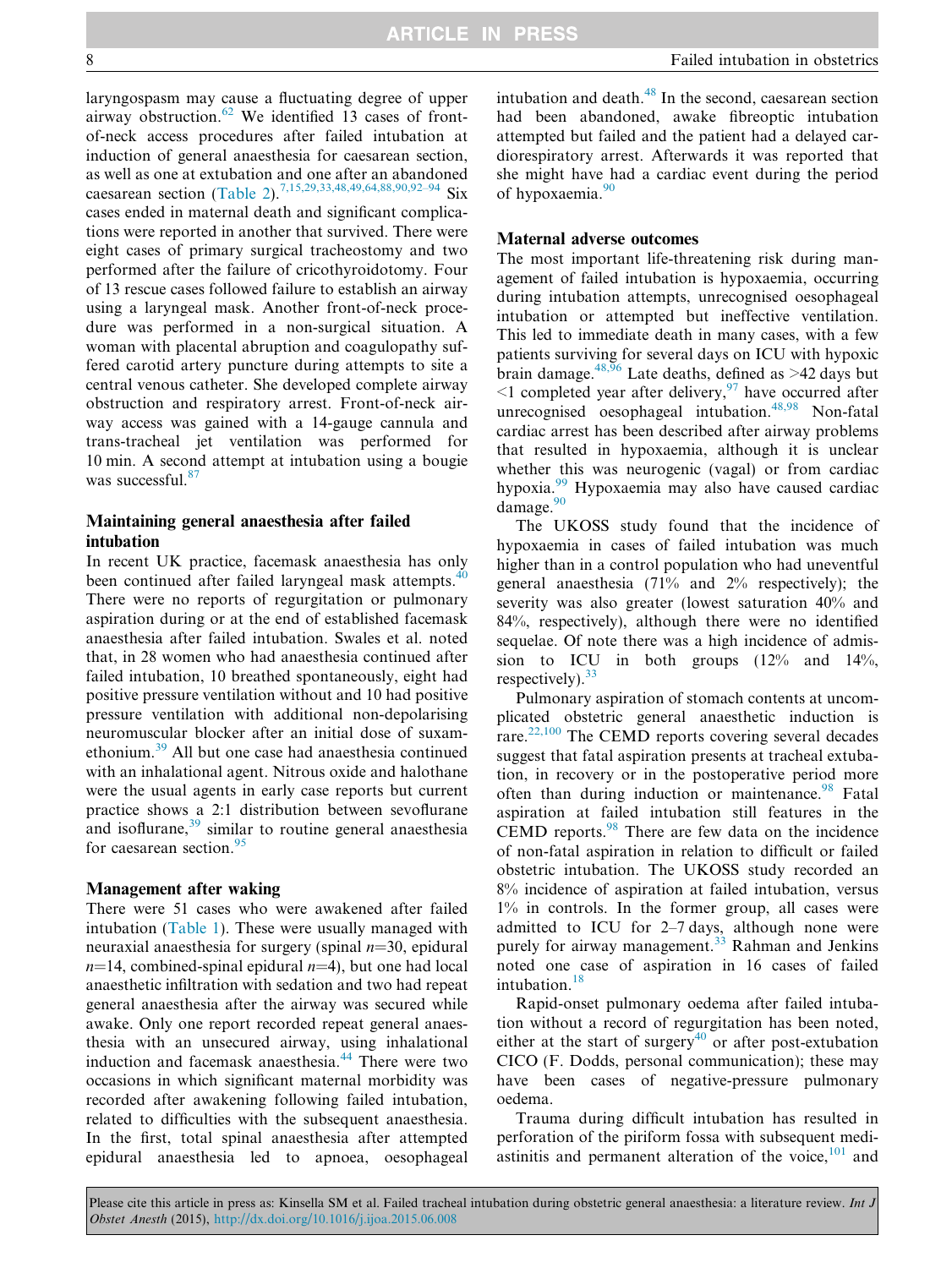| ll larynx and         | S |  |
|-----------------------|---|--|
| mediately after<br>ŀh |   |  |
| urologically          |   |  |
| lications<br>ypoxia   |   |  |

| Author, Year                     | Urgency                                    | Management                                                                                                                                                                                                                                                                                                                                                                                                                   | Outcome                                                                                              |
|----------------------------------|--------------------------------------------|------------------------------------------------------------------------------------------------------------------------------------------------------------------------------------------------------------------------------------------------------------------------------------------------------------------------------------------------------------------------------------------------------------------------------|------------------------------------------------------------------------------------------------------|
| CEMD 1982-84, 1989 <sup>92</sup> | Elective                                   | Failed epidural. Multiple intubation attempts, failed<br>tracheostomy                                                                                                                                                                                                                                                                                                                                                        | Death; abnormally small larynx and<br>trachea at post-mortem                                         |
| CEMD 1982-84, 1989 <sup>92</sup> | Emergency                                  | Grade 4 laryngoscopy. Suxamethonium wore off, failed<br>tracheostomy and significant haemorrhage into trachea<br>and lungs                                                                                                                                                                                                                                                                                                   | Death                                                                                                |
| CEMD 1985-87, 1991 <sup>48</sup> | Emergency, fetal distress,<br>preeclampsia | Epidural topped up but inadequate. Intubated, breath<br>sounds heard but cyanosis developed, cardiac arrest,<br>attempted tracheostomy by obstetrician                                                                                                                                                                                                                                                                       | Death                                                                                                |
| Stephens 199193                  | $\rm NR$                                   | Grade 4 laryngoscopy (tonsillar tissue). Failed mask<br>ventilation; tracheostomy by obstetrician. Blind<br>tracheal intubation using bougie after airway controlled                                                                                                                                                                                                                                                         | Tracheostomy closed immediately after<br>surgery, extubated at 24 h                                  |
| Stephens $199193$                | Preterm, preeclampsia                      | Oedema from preeclampsia. Laryngoscopy showed<br>oedematous larynx, failed intubation and mask<br>ventilation. Size 3.5 mm tracheal tube lodged in larynx<br>with limited ventilation, $SpO2 60%$ . ENT surgeon<br>performed tracheostomy with 5.0 mm tube                                                                                                                                                                   | Mother and neonate neurologically<br>intact                                                          |
| Fuhrman $1995^{49}$              | Emergency                                  | Failed neuraxial anaesthesia. CICO. Failed<br>cricothyroid catheter, failed tracheostomy                                                                                                                                                                                                                                                                                                                                     | Death soon after, complications<br>secondary to cerebral hypoxia                                     |
| Hawthorne 1995 <sup>7</sup>      | $\rm NR$                                   | Failed mask ventilation, CICO, failed mini-<br>tracheostomy, spontaneous ventilation resumed and<br>managed with mask and airway                                                                                                                                                                                                                                                                                             | <b>NR</b>                                                                                            |
| CEMD 1991-93, 1996 <sup>88</sup> | Emergency during labour                    | Oedema, obesity, preeclampsia. Uneventful induction<br>of general anaesthesia. Developed airway obstruction<br>after tracheal extubation, two attempts at laryngeal<br>mask insertion plus repeated intubation attempts,<br>suxamethonium given, two attempts at mini-<br>tracheostomy with some improvement after the second,<br>but cardiac arrest ensued. Trachea finally intubated but<br>circulation not re-established | Death; post mortem found no evidence<br>of tracheostomy entry site in the larynx<br>(sic) or trachea |
| Biswas $1997^{94}$               | Emergency - fetal bradycardia              | Mallampati 2. Grade 3 laryngoscopy, one intubation<br>attempt, failed bag-mask ventilation. Unsuccessful<br>cricothyroidotomy with 14-gauge cannula, $SpO2 7%$ ,<br>successful cricothyroidotomy with TracheoQuick.<br>Intubated with bougie after delivery, then ENT surgeon<br>performed tracheostomy                                                                                                                      | Bilateral pneumothoraces and<br>pneumoperitoneum. Tracheal<br>decannulation after one day            |
| Tsen 1998 <sup>15</sup>          | Elective                                   | Failed spinal, Mallampati 2, five intubation attempts<br>with different blades, failed mask ventilation, failed<br>Combitube™ placement, unsuccessful<br>cricothyroidotomy, cardiopulmonary arrest. Surgical<br>tracheostomy successful                                                                                                                                                                                      | Hypoxic cardiopulmonary arrest, return<br>of circulation. Death after seven days                     |
|                                  |                                            |                                                                                                                                                                                                                                                                                                                                                                                                                              | (continued on next page)                                                                             |

# Table 2 Cases requiring <sup>a</sup> front-of-neck airway access procedure after failed tracheal intubation at caesarean section

Please cite this article in press as: Kinsella SM et al. Failed tracheal intubation during obstetric general anaesthesia: a literature review.

<span id="page-8-0"></span>Obstet Anesth

(2015),

<http://dx.doi.org/10.1016/j.ijoa.2015.06.008>

Int J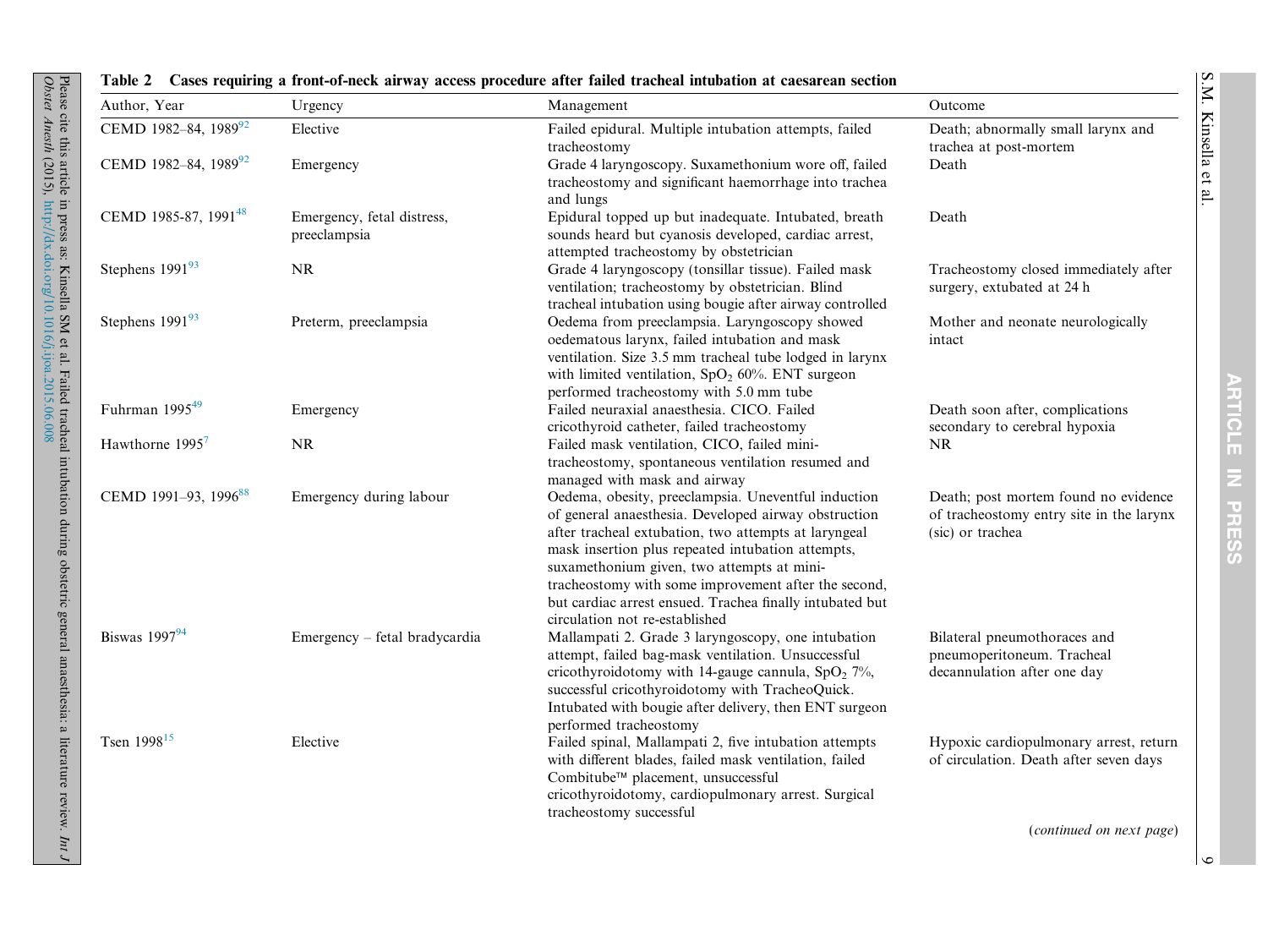| Author, Year                  | Urgency                                                         | Management                                                                                                                                                                                                                                                                                                                                                                                                 | Outcome                                              |
|-------------------------------|-----------------------------------------------------------------|------------------------------------------------------------------------------------------------------------------------------------------------------------------------------------------------------------------------------------------------------------------------------------------------------------------------------------------------------------------------------------------------------------|------------------------------------------------------|
| Ezri 2001 <sup>64</sup>       | Emergency – fetal bradycardia                                   | Three intubation attempts, failed mask ventilation,<br>failed, failed Combitube™. SpO <sub>2</sub> 70%. Successful<br>cricothyroidotomy with 14-gauge cannula and<br>ventilation using jet injector for 10 min. Successful<br>fibreoptic intubation after delivery                                                                                                                                         | <b>NR</b>                                            |
| NAP4 2011 <sup>90</sup>       | Emergency – haemorrhage                                         | Grade 4 laryngoscopy, three intubation attempts,<br>successful laryngeal mask placement. Tracheostomy by<br>ENT surgeon for planned ventilation on ICU                                                                                                                                                                                                                                                     | Full recovery                                        |
| NAP4 2011 <sup>90</sup>       | Emergency – labour and neuraxial<br>anaesthesia contraindicated | Failed intubation, patient awakened. Fibreoptic<br>intubation failed. Allowed to labour, cardiorespiratory<br>arrest, bag-mask ventilation failed, laryngeal mask<br>rescue failed, two cricothyroidotomy attempts with 13-<br>gauge cannula unsuccessful, LMA Fastrach <sup>®</sup> inserted<br>with successful ventilation, tracheal intubation through<br>LMA Fastrach <sup>®</sup> , lowest $SpO2 30%$ | Transferred to ICU, extubated the next<br>day        |
| Palanisamy 2011 <sup>29</sup> | $E$ mergency – fetal distress                                   | HELLP syndrome, Mallampati 3, surgeon on standby.<br>Grade 3 laryngoscopy, three intubation attempts,<br>contact bleeding. Size 4 laryngeal mask placed, CICO<br>due to laryngospasm. Surgical cricothyroidotomy, size<br>7.0 mm tracheal tube, easy ventilation. Time from<br>induction to securing airway $\leq$ 5 min                                                                                   | Uneventful tracheal decannulation after<br>five days |
| Quinn $2012^{33}$             | Category 1                                                      | Stable airway using laryngeal mask. Tracheostomy for<br>planned prolonged ventilation on ICU                                                                                                                                                                                                                                                                                                               | <b>NR</b>                                            |

CEMD: Confidential Enquiries into Maternal Deaths; NR: not reported; ENT: Ear, nose and throat; CICO: 'can't intubate, can't oxygenate'; NAP4: National Audit Project 4; ICU: intensive care unit; LMA: Laryngeal Mask Airway; HELLP: Haemolysis, elevated liver enzymes and low platelets.

ARTICLE IN PRESS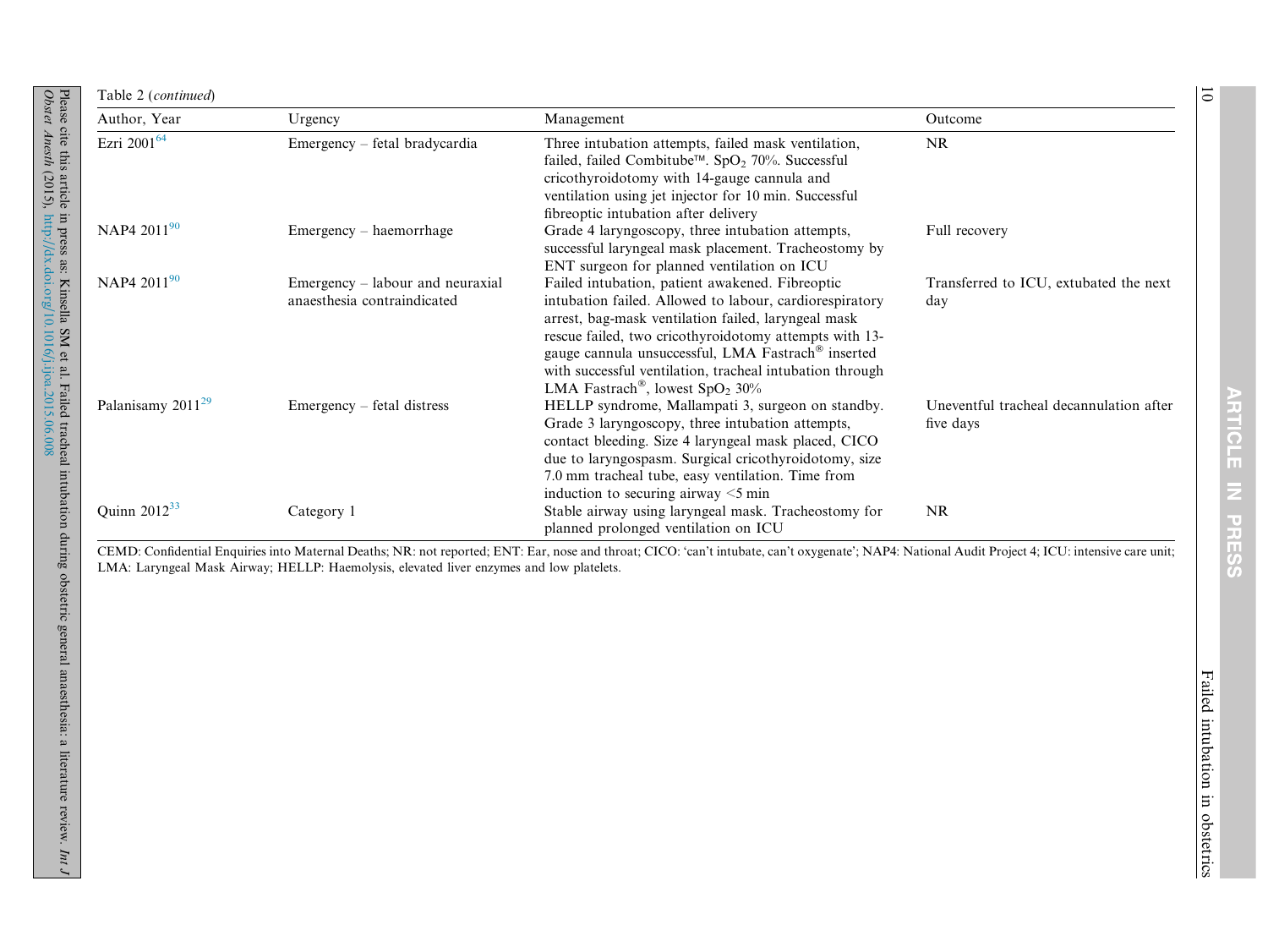bleeding with pulmonary aspiration of blood requiring ICU observation.[39](#page-16-0) Bilateral glossopharyngeal and unilateral hypoglossal nerve dysfunction has followed use of a Combitube<sup> $\text{TM}$ </sup> for airway rescue.<sup>[68](#page-16-0)</sup> Two cases of intraoperative awareness in paralysed patients that led to a new anxiety state were identified in the UK  $5<sup>th</sup>$ National Audit Project.<sup>[102](#page-17-0)</sup>

# Neonatal outcome

Many case reports of failed intubation at caesarean section note good neonatal status or do not comment. [Table 3](#page-11-0) summarises cases of failed intubation where both details of maternal compromise and poor neonatal outcome (1 min Apgar <7 or other adverse events) were reported.<sup>[45,46,48–50,56,64,66,68,70,82,93,101,103](#page-16-0)</sup> Among 14 cases in which women were awakened after failed intubation at caesarean section, two had poor neonatal outcomes.[45,50](#page-16-0) Hawthorne et al. reported one poor neonatal outcome in 23 failed intubations at caesarean section, seven of which were for fetal distress. In this case, twins suffered cerebral damage although there was no evi-dence that the woman was hypoxic.<sup>[7](#page-15-0)</sup> Extremely low maternal oxygen saturations have been noted with good neonatal outcome.[7,94](#page-15-0)

A secondary analysis of UKOSS study data noted 17 neonatal ICU admissions out of 50 (34%) cases of failed intubation at caesarean section. This, however, was not significantly different from the control group with 19 admissions in 94 (20%) cases. Neonatal deaths were also comparable with 0 versus  $3 \frac{3\%}{9}$ , respectively. In the index cases 27 of 50 (54%) were category 1 urgency, with the controls having a similar distribution of 57 out of 94 (61%). There was no correlation between lowest maternal oxygen saturation and Apgar score, but failed intubation and lowest oxygen saturation were independent predictors of neonatal ICU admission.<sup>[33](#page-16-0)</sup>

#### **Guidelines**

Rahman and Jenkins noted features common to failed intubation guidelines in the UK South-West Thames region in the period 1999–2003. These included: if ventilation was possible, a decision on awakening or continuing mask anaesthesia with spontaneous ventilation in the presence of an urgent obstetric need to continue should be made; and, if ventilation was impossible, perform a sequence of easing cricoid pressure/ laryngeal mask/ cricothyroidotomy.<sup>[18](#page-15-0)</sup> During the study period, five of 14 cases of failed intubation with continued general anaesthesia were managed with a laryngeal mask, arguably reflecting a changing approach to the use of the laryngeal mask that preceded formal ratification in guidelines.<sup>[18](#page-15-0)</sup> Soon after, the 2004 DAS non-obstetric guideline for management of unanticipated difficult tracheal intubation during rapid-sequence induction of anaesthesia suggested that urgent surgery was allowable with a laryngeal mask to maintain the airway. $3$ 

Many local obstetric failed intubation guidelines from the UK follow the DAS approach of minimising the number of decision points, $10^{\circ}$  $10^{\circ}$  in contrast to some other algorithms.<sup>[64](#page-16-0)</sup> Current UK algorithms, available on the OAA website, suggest that mask ventilation is only carried out after failed intubation and that the laryngeal mask is the SAD of choice.<sup>[10](#page-15-0)</sup> The stated indications for continuing general anaesthesia vary; maternal life-threatening conditions are always an indication, but in some cases fetal compromise alone is not. Elective surgery may be given as an absolute reason to awaken the mother. $10$ 

#### **Discussion**

We have been comprehensive in inclusion of source material for this review, including accessing unpublished details. The papers that include an incidence of obstetric failed tracheal intubation show considerable heterogeneity, and a number of these are published in abstract form only. The limitation of this approach is that the data from abstracts and databases are potentially less reliable. Furthermore many case reports of failed intubation and airway devices are in the form of journal letters, and there is potentially a strong element of publication bias with these sources.

#### Incidence of obstetric failed intubation

Samsoon and Young first highlighted an increased incidence of failed intubation in obstetric compared with non-obstetric general anaesthesia.<sup>[12](#page-15-0)</sup> The Australian Incident Monitoring System also noted that difficult and failed intubation incidents in obstetric practice were more frequent than in non-obstetric practice, especially in emergency cases.<sup>[104](#page-17-0)</sup> Our analysis supports a high incidence of failed intubation during obstetric general anaesthesia (1:390), based on a sample of 142 560 cases.

The incidence of failed intubation at caesarean section (1:443), from the smaller denominator of 88 186, was apparently lower than for all obstetric cases. Unfortunately, a number of reports of obstetric failed intubation do not identify the number of caesarean sections within the total cases. However, we have identified five studies in [Table 1](#page-2-0) that do distinguish between cae-sarean and other cases within their total.<sup>[9,24,28,32,34](#page-15-0)</sup> These give a higher rate of failed intubation for the former than the latter, in contrast to the impression from the complete dataset. We suggest that, given the heterogeneity of results from different sources, firm conclusions cannot be drawn on differences in failed intubation incidence between caesarean and noncaesarean surgery. However, we can say that failed intubation at caesarean section carries additional risks compared to other obstetric surgery because this operation involves the highest considerations for fetal wellbeing as well as intrinsic maternal physiological stress, and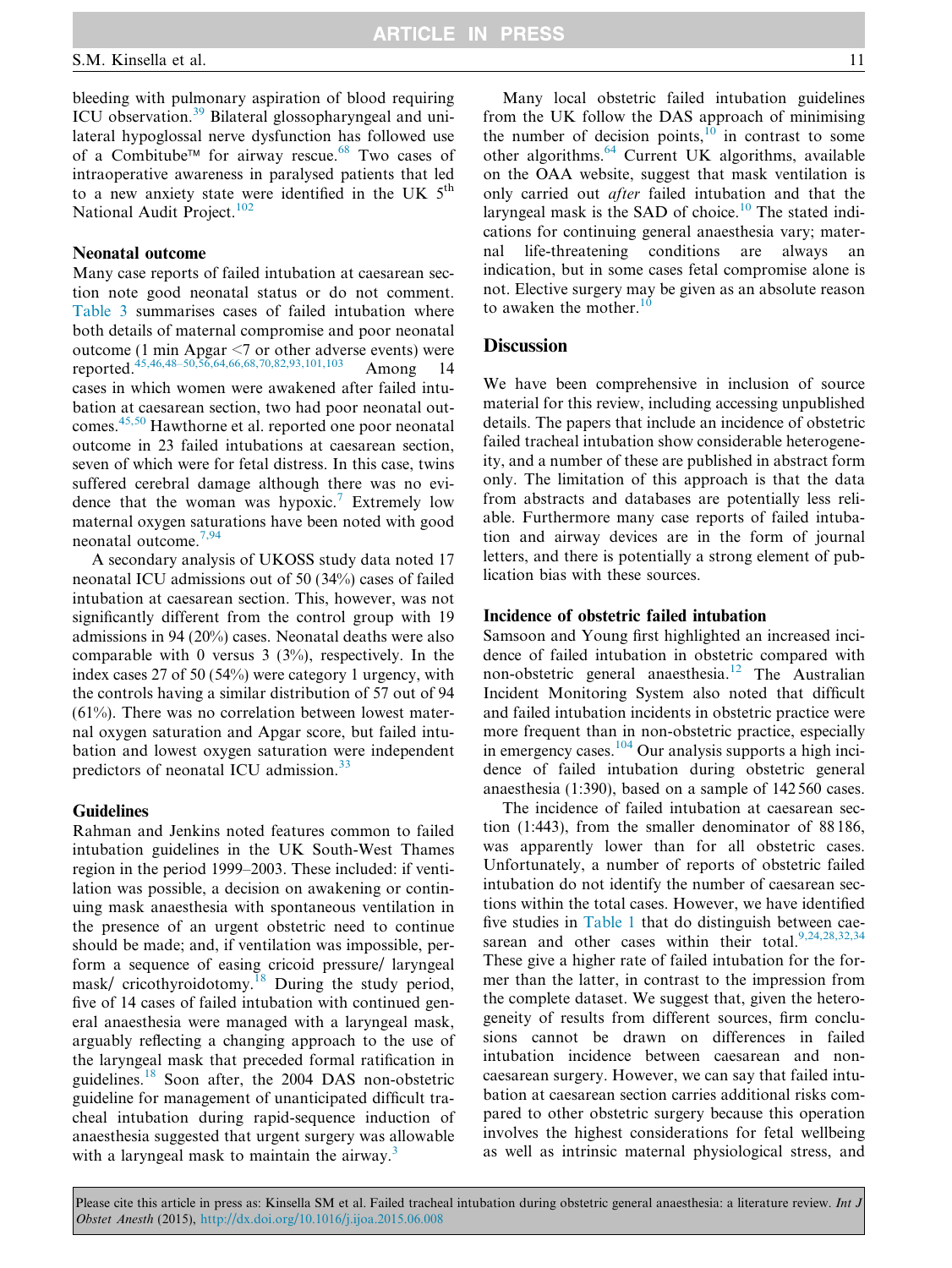<span id="page-11-0"></span>

| Author, year                     | Urgency/indication for<br>surgery                                                | Maternal management                                                                                                                                   | Neonatal outcome                                                                                                                                           |
|----------------------------------|----------------------------------------------------------------------------------|-------------------------------------------------------------------------------------------------------------------------------------------------------|------------------------------------------------------------------------------------------------------------------------------------------------------------|
| Edwards $1982^{45}$              | Emergency, late<br>decelerations to 80 beats/min,<br>meconium <sup>a</sup>       | Retroplacental clot found at delivery                                                                                                                 | Apgar scores 3 at 1 min, 7 at 5 min, jaundice<br>on day 3                                                                                                  |
| Tunstall 1984 <sup>82</sup>      | Emergency, in labour,<br>preeclampsia <sup>a</sup>                               | a                                                                                                                                                     | Apgar scores 4 at 1 min, 8 at 5 min                                                                                                                        |
| Coleman $1987^{46}$              | Emergency, fetal distress <sup>a</sup>                                           | a                                                                                                                                                     | Apgar scores 6 at 1 min, 9 at 5 min                                                                                                                        |
| McClune $1990^{56}$              | Emergency, sustained fetal<br>bradycardia <sup>a</sup>                           | <b>a</b>                                                                                                                                              | Apgar scores 3 at 1 min, 8 at 5 min;<br>bradycardia 50-60 beats/min, tracheal<br>intubation and ventilation with 100%<br>oxygen; extubated "minutes later" |
| CEMD 1985-87, 1991 <sup>48</sup> | Elective, no compromise <sup>a</sup>                                             |                                                                                                                                                       | Stillbirth                                                                                                                                                 |
| Stephens $199193$                | Emergency, 32/40 preterm,<br>preeclampsiab                                       | Lowest SpO <sub>2</sub> $60\%$ <sup>b</sup>                                                                                                           | Neonate severely hypoxic with umbilical<br>vein pH 6.8, neurologically intact;<br>bronchopulmonary dysplasia                                               |
| Fuhrman $1995^{49}$              | Emergency                                                                        | CICO. Inadequate oxygenation with<br>cricothyroid catheter, tracheostomy;<br>maternal death from hypoxia                                              | Depressed but viable                                                                                                                                       |
| Fuhrman $1995^{49}$              | NR.                                                                              | Induction-incision time 10 min <sup>a</sup>                                                                                                           | Apgar scores 3 at 1 min, 6 at 5 min                                                                                                                        |
| Couzon $1995^{101}$              | Emergency – acute fetal<br>distress                                              | Intubation attempts (unspecified) lasted<br>$30 \text{ min}$                                                                                          | Cerebral palsy at 2 years old                                                                                                                              |
| CESDI 2000 <sup>103</sup>        | Emergency - placental<br>abruption, severe fetal<br>distress                     | Failed intubation, grade 3 but laryngeal<br>oedema. Laryngeal mask; SpO <sub>2</sub><br>maintained throughout                                         | Death. Large retro-placental clot                                                                                                                          |
| CESDI 2000 <sup>103</sup>        | Emergency – severe fetal<br>distress                                             | Decision-induction time 5 min. Failed<br>intubation, mask ventilation. Significant<br>period of $SpO2 60–70%$ . Decision-<br>delivery interval 23 min | Death. Major placental abruption                                                                                                                           |
| Ezri 2001 <sup>64</sup>          | Fetal bradycardia <80 beats/<br>min <sup>b</sup>                                 | Lowest $SpO2 706$                                                                                                                                     | Apgar scores 6 at 1 min, 9 at 5 min                                                                                                                        |
| Ezri 2001 <sup>64</sup>          | Emergency, ruptured uterus,<br>fetal bradycardia <50 beats/<br>min <sup>a</sup>  | a                                                                                                                                                     | Apgar scores 1 at 1 min, 1 at 5 min                                                                                                                        |
| Hinchliffe $2002^{50}$           | Emergency,<br>chorioamnionitis, 33/40<br>gestation <sup>a</sup>                  | Lowest $SpO2 80o/0$                                                                                                                                   | Apgar scores 5 at 1 min, 9 at 5 min;<br>umbilical vein pH 6.96, base deficit 15.9;<br>neonatal ICU for observation, good<br>recovery                       |
| Keller $2004^{70}$               | Emergency, fetal<br>bradycardia, intrauterine<br>growth retardation <sup>a</sup> | Lowest $SpO2 93o/0$                                                                                                                                   | Apgar scores 3 at 1 min, 5 at 5 min; 1800 g;<br>Neonatal ICU, full recovery                                                                                |

#### Table 3 Poor neonatal outcomes in cases of failed intubation at caesarean section

ARTICLE IN PRESS

12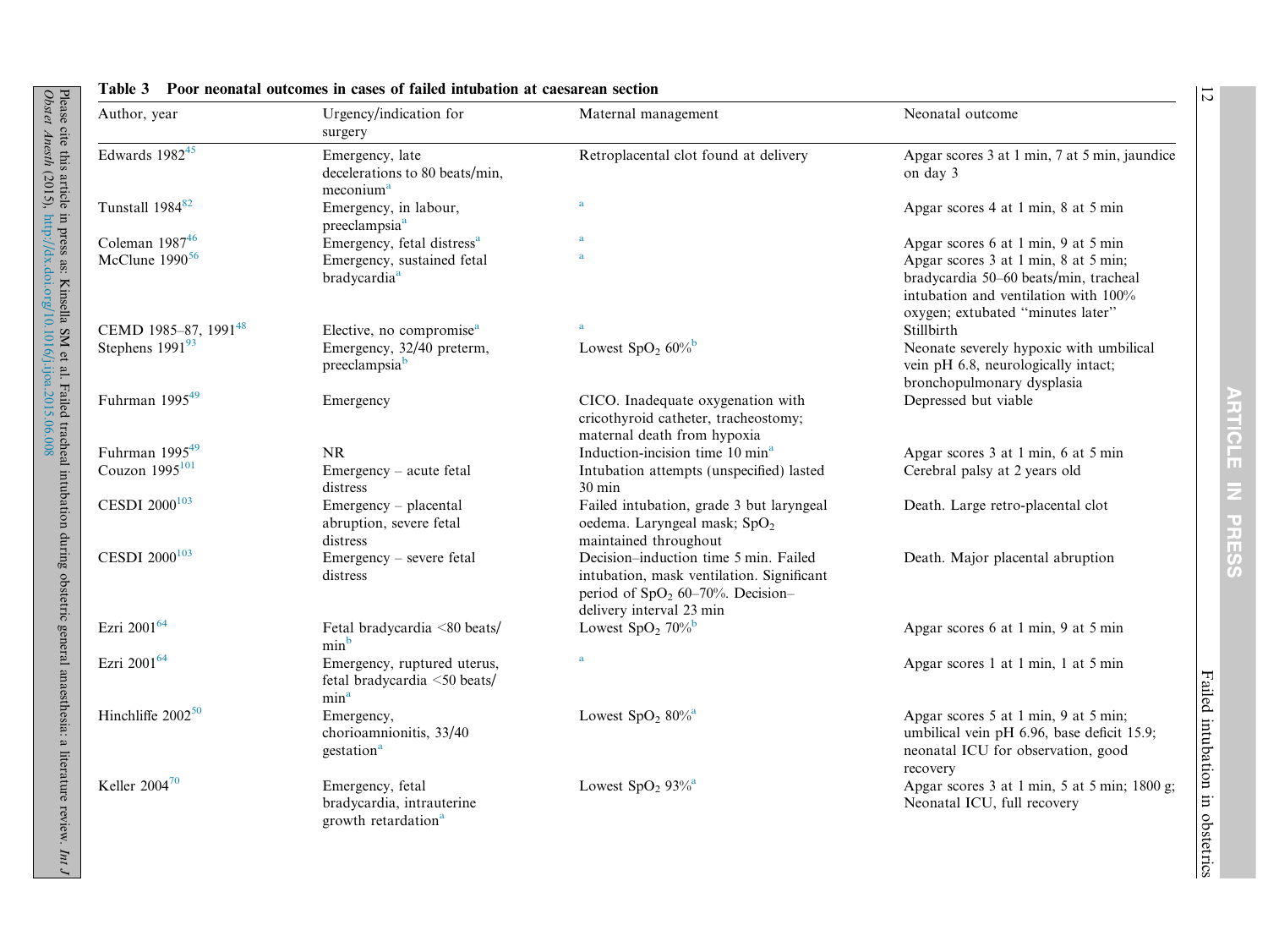our review therefore concentrates on this operation. There was no change in the incidence of failed intubation at caesarean section over the period from 1985 to 2014, both overall as well as in individual units.<sup>[7,9,105](#page-15-0)</sup>

A low rate of failed intubation has been attributed by different authors to a liberal attitude to the use of general anaesthesia at caesarean section,  $24$  a high rate of neuraxial anaesthesia for caesarean section with early siting of epidural catheters during labour, $9$  training and regular use of the gum-elastic bougie as a tracheal tube guide,<sup>[106](#page-17-0)</sup> senior specialist-level care,<sup>[32,38](#page-15-0)</sup> or the frequent resort to awake fibreoptic intubation for cases predicted to be a difficult intubation.<sup>[13,105](#page-15-0)</sup> However, an alternative explanation may relate to the use of different definitions for failed tracheal intubation. $107$ Suxamethonium, the standard neuromuscular blocker for rapid-sequence induction used in all the reported cases of failed intubation, has a short duration of action compared to other agents. A narrow definition of failed intubation as one not accomplished with a single dose of suxamethonium, $\frac{7}{7}$  $\frac{7}{7}$  $\frac{7}{7}$  introduced in Leeds to ensure that intubation attempts were not dangerously prolonged in the event of difficulty (G. Lyons, personal communication), leads to a higher number of cases. On the other hand, a definition of failure as occurring only when tracheal intubation is not achieved, at any stage and by any means, reduces cases that are registered. However, an emphasis on intubation as an end-point to be achieved at all costs may encourage repeated efforts to intubate but with the risk of accompanying morbidity. $31,108$ This was highlighted in the 2006–2008 CMACE report that stated ''An anaesthetist may perceive failed intubation as failed performance, which creates pressure to persist.''[79](#page-17-0)

#### Death rate

During the early part of the 60-year period covered by the CEMDs, airway problems and aspiration were the leading causes of maternal deaths due to anaesthesia in the UK. $^{98}$  $^{98}$  $^{98}$  However, fatalities from airway problems related to obstetric general anaesthesia are now less prominent in comparison to other disparate causes; this holds true for the UK<sup>[79,109](#page-17-0)</sup> as well as the USA.<sup>[110](#page-17-0)</sup> The death rate from our series of incidence studies for failed intubation at rapid-sequence induction of general anaesthesia for caesarean section is 2.3 per 100 000. This is in line with a calculation based on cases reported through the UK CEMDs. We estimate a mortality rate of airway deaths at induction of general anaesthesia for caesarean section to be 2.0 per 100 000 based on 812 970 births in 2012,<sup>[111–113](#page-17-0)</sup> a 25% rate of caesarean section,<sup>114</sup> a general anaesthetic rate of  $8.2\%$ ,  $26,115$  and four deaths in the past four CEMD reports (12 years) from oeso-phageal intubation or aspiration.<sup>[79,98,109,116](#page-17-0)</sup> These suggest a fatality rate at failed intubation of 1 per 90 (from incidence studies) to 1 per 102 (from CEMDs),

<span id="page-12-0"></span>

| Lan $2007^{\circ}$                                                                                 | gestation, pre-eclampsia <sup>a</sup><br>imergency, twins 32/40 | Sustained hypoxaemia from pulmonary<br>oedema, lowest $SpO2 70%$                                                                                                                  | Twin 1 Apgar scores 1 at 1 min, 7 at 5 min;<br>1510g  |
|----------------------------------------------------------------------------------------------------|-----------------------------------------------------------------|-----------------------------------------------------------------------------------------------------------------------------------------------------------------------------------|-------------------------------------------------------|
|                                                                                                    |                                                                 |                                                                                                                                                                                   | Twin 2 Apgar scores 4 at 1 min, 8 at 5 min;<br>1698 g |
| Zamora 2008 <sup>68</sup>                                                                          | Emergency, 34/40 gestation,                                     | Ventilation only established 5 min after                                                                                                                                          | Apgar scores 5 at 1 min, 9 at 5 min                   |
|                                                                                                    | pregnancy-induced                                               | induction, lowest $SpO2 65\%$                                                                                                                                                     |                                                       |
|                                                                                                    | hypertension <sup>a</sup>                                       |                                                                                                                                                                                   |                                                       |
|                                                                                                    |                                                                 | CEMD: Confidential Enquiries into Maternal Deaths; CICO: 'ean't intubate, can't oxygenate'; NR: not reported; CESDI: Confidential Enquiry into Stillbirths and Deaths in Infancy. |                                                       |
| Further details see Appendix - Supplementary Table (on-line only).<br>Further details see Table 2. |                                                                 |                                                                                                                                                                                   |                                                       |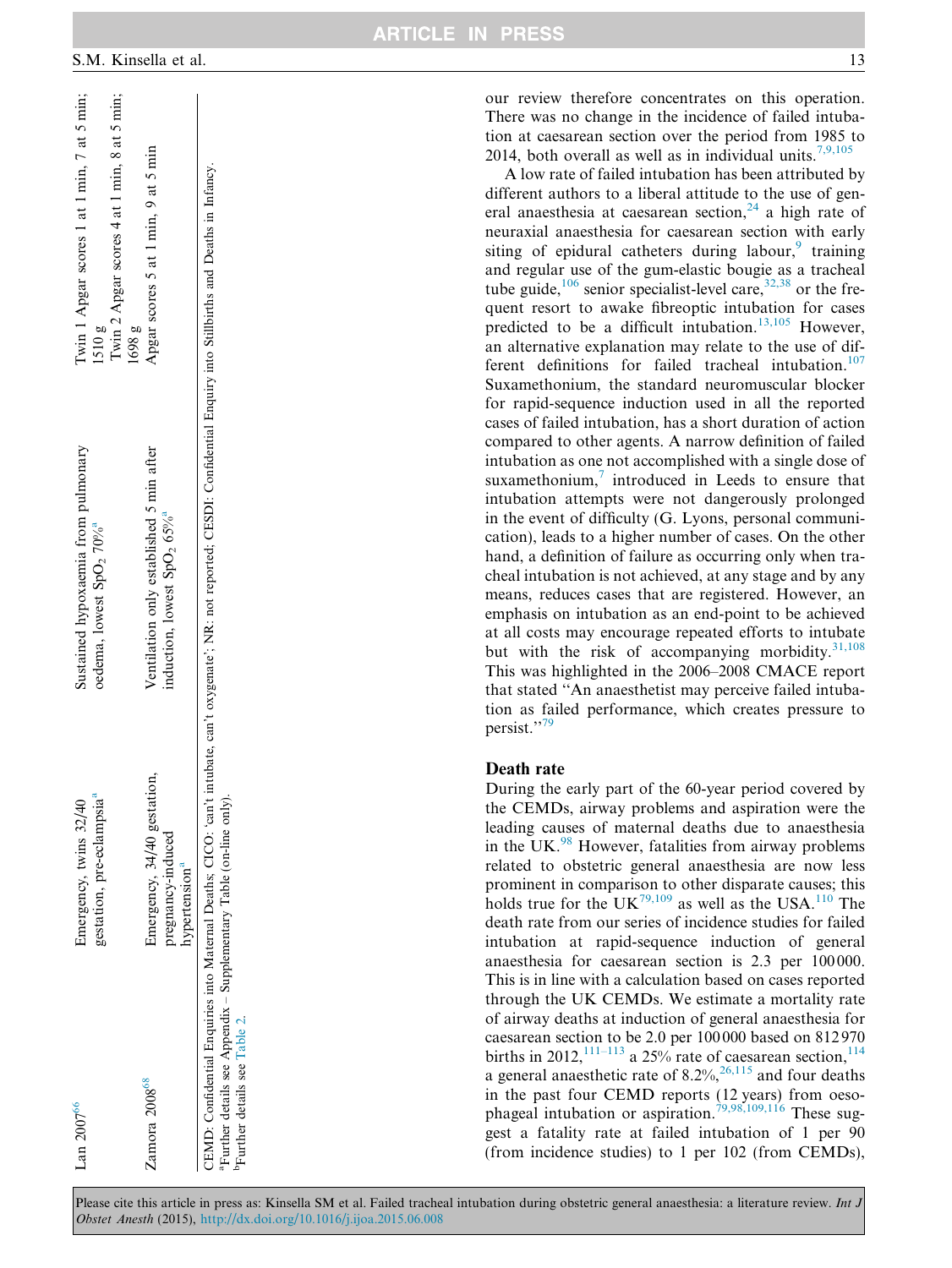consistent with the calculation by Glassenberg of 1 per 87 based on data from the 1970s and 1980s. $117$  An interesting contrast can be made between two reports from Nigeria. One hospital described a 1 in 505 rate of fatal airway problems at caesarean section with general anaesthesia; $118$  the other unit, with a strong emphasis on a locally-developed failed intubation drill, recorded a 1 in 265 rate of successfully managed failed intubation with no adverse maternal outcomes. $21$ 

# Management after failed intubation at caesarean

section — awaken or continue general anaesthesia? Tunstall's original guideline suggested continued general anaesthesia after failed intubation if mask ventilation was easy.<sup>[1](#page-15-0)</sup> However, in the 1980s there was a move in the UK to awakening and providing neuraxial anaesthe-sia wherever possible.<sup>[7,8](#page-15-0)</sup> In 1997, Harmer proposed a scoring system based on maternal and fetal compromise to aid the decision to proceed or discontinue with general anaesthesia.<sup>[119](#page-17-0)</sup> Elective surgery, as well as long standing fetal distress with good recovery between contractions, were considered to be indications to awaken the woman. He acknowledged acute severe fetal distress as a situation where there were conflicting priorities and advice. $119$ 

The available data from incidence studies dating from the early 1980s indicate that the majority of cases were awakened during the earlier years, with a change around the late 1990s to continuing the anaesthetic in the majority of cases. This change included both elective and emergency cases. Fifty percent of respondents to a survey of UK lead obstetric anaesthetists in 2009 said they would continue general anaesthesia for caesarean section after failed intubation in the presence of maternal haemorrhage, but only 23% would continue if the indication was fetal bradycardia.<sup>[120](#page-17-0)</sup> Another survey presented OAA members with a hypothetical case of category 1 caesarean section for fetal bradycardia undergoing failed intubation but with acceptable ventilation; there was a 53:47 split between those who said that they would continue anaesthesia and those who would awaken the woman.<sup>[121](#page-17-0)</sup> However, in case series in the literature from 2004 onwards, general anaesthesia was continued in 91% of category 1 caesarean sections for acute fetal compromise. There is thus a discrepancy between how anaesthetists say they would behave and published data.

#### Airway management Airway assessment

Airway assessment to predict difficult intubation is unreliable, $122$  although the non-obstetric literature suggests that there are common features in predicting difficulties with mask ventilation, SAD placement and tracheal intubation. These include Mallampati class 3 or 4, raised BMI and small interdental distance.<sup>[123,124](#page-18-0)</sup> Failed tracheal intubation carries a much greater risk to the patient if ventilation is not easily achievable with

mask or SAD. Findings from history or examination that suggest glottic and/or tracheal oedema are of significant concern as they predict not only poor laryngoscopic views, but also difficulty in placing a tracheal tube in spite of adequate laryngoscopy, potential for rapid worsening of the oedema with trauma, and structural CICO problems not relieved with neuromuscular blockers. Significant concern over predicted difficulty with airway management (mask ventilation  $\pm$  SAD placement  $\pm$  intubation) may lead the anaesthetist towards performance of neuraxial anaesthesia or awake intubation for general anaesthesia. Glassenberg calculated that an awake intubation rate of 15% of general anaesthetics would be needed to halve the failed intubation rate. $105$ 

#### Supraglottic airway device

The introduction of the laryngeal mask has clearly been the main advance in management of failed intubation since the first drill was introduced, as shown by its almost global incorporation into guidelines. The change in use of first- to second-generation SADs in individual case reports reflects publication bias. However, there is a continuing shift in practice in the UK; a secondgeneration SAD was used at obstetric failed intubation in  $32\%$  of cases in  $2008-2010^{33}$  $2008-2010^{33}$  $2008-2010^{33}$  and at failed intubation during caesarean section in  $60\%$  of cases in 2013–2014.<sup>[39](#page-16-0)</sup>

The effectiveness of a SAD in preventing pulmonary aspiration is complex, as ability to block the oesophagus, direct gastric contents away from the glottis and the function of a drain tube if present must all be considered. In a cadaver study, Bercker et al. found that the laryngeal mask was effective at directing fluid away from the lungs. $125$  However they concluded that the LMA Fastrach®, which occluded the oesophagus completely and the LMA ProSeal®, which combined intermediate oesophageal occlusion with a drain tube, were likely to function better. In clinical use, the drain tube of the LMA ProSeal® functions effectively during obstetric failed intubation; gastric contents were obtained on suction in a number of cases. Entry of gastric contents into the airway has been observed with a laryngeal mask (F. Dodds, personal communication) and a LMA Supreme®, $31$  with no reported sequelae.

### Can't intubate, can't oxygenate and front-of-neck airway access procedure

A recent large study of impossible mask ventilation reported an incidence of 0.15% in non-obstetric general anaesthetics. The only independent risk factor relevant to the obstetric patient was Mallampati class  $3$  or  $4.126$  $4.126$ There may be anatomical reasons for fixed airway obstruction that importantly include airway oedema, but variable factors within the anaesthetist's control include cricoid pressure,<sup>[127,128](#page-18-0)</sup> laryngospasm<sup>[29,68](#page-15-0)</sup> and malpositioned SAD.[78](#page-16-0) We found only a few sources that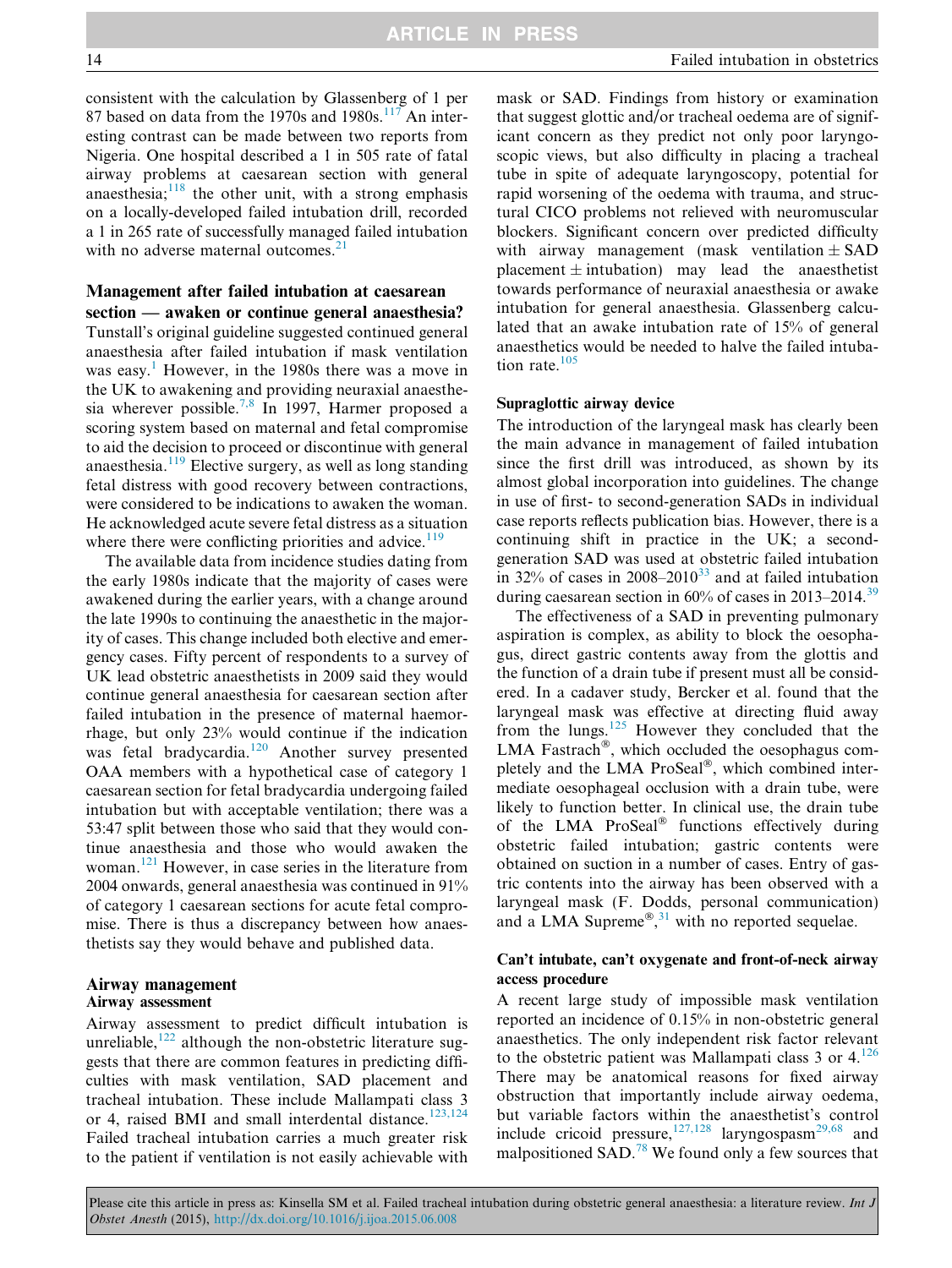provide an incidence of CICO in obstetrics, which spanned a range from 1 in 20 to 1 in 4 failed intubations. The CICO situation as reported is usually a transient or partial situation during a dynamic management process, as front-of-neck airway access does not usually follow CICO.

Many failed intubation guidelines state that a second dose of suxamethonium should not be given, as this prevents the return of muscle activity required before awakening. More recent advice suggests that full paralysis should be ensured before a front-of-neck procedure. $90$ There is a fine line between the benefit of reducing upper airway and abdominal/chest muscle tone by administration of further neuromuscular blocker, versus the risk inherent in re-paralysing a patient with CICO unrelated to laryngospasm.

The incidence of front-of-neck procedures after failed intubation at caesarean section is low at 1 per 60. Outcomes were poor, especially in the earlier years. It is likely that unfamiliarity with equipment and techniques is an important contributing feature. Some cases of failed intubation record multiple attempts at placement of airway equipment that should have triggered front-of-neck access if a strict protocol had been followed; eventual successful management was achieved without front-of-neck access. $68,78$  A paradox is apparent: front-of-neck procedures are rarely necessary with modern management, yet if performed in extremis are likely to be more difficult or to fail. The indication and threshold for front-of-neck airway access after failed intubation at caesarean section should be made as clear as possible.

# Maintaining general anaesthesia after failed intubation

Since the advent of the SAD, the prime indication for tracheal intubation at obstetric general anaesthesia is to protect the lungs from gastric contents, especially during emergency anaesthesia. In a situation where tracheal intubation skills were not available, there were only two cases of non-fatal aspiration pneumonitis in 940 emergency caesarean sections managed using face-mask anaesthesia.<sup>[129](#page-18-0)</sup> Although it is not possible to draw a strict comparison with anaesthesia continued after failed intubation, this figure provides some reassurance that the risk of aspiration may decline once stable anaesthesia has been established. $33$  Although cricoid pressure was continued for the duration of surgery in most cases where a laryngeal mask or LMA ProSeal® was used, its effectiveness is questionable. Experimentally, cricoid force can only be sustained at 30–40 N for a few minutes. $130$ 

#### Maternal adverse outcomes

In recent years there have been three reported deaths in the UK from unrecognised oesophageal intubation. In two cases there was no explanation as to why the anaesthetist did not act on the information from the capnograph. $79,98$  In the third, the patient had regurgitated, and the flat capnograph trace was attributed to a blocked sampling line. $98$  Profound bronchospasm has been noted as a cause of a flat capnograph trace,  $90,116$ but oesophageal intubation must be excluded before another reason can be accepted.

### Neonatal outcome

When considering case reports of failed intubation, it is difficult to separate the effects of this event from the underlying compromise necessitating the caesarean section.[103](#page-17-0) There may also be considerable publication bias. In a large series from the USA, Bloom et al. noted that general anaesthesia was used more frequently than neuraxial anaesthesia in cases with decision–incision time  $\leq$ 15 min; the odds ratios for 1-min and 5-min Apgar score  $\leq 3$  and umbilical artery pH  $\leq 7.0$  were 2.7–2.9 after general compared with neuraxial anaesthesia.<sup>[4](#page-15-0)</sup> In the UKOSS study, there was a 20% rate of neonatal ICU admission in control cases who underwent uncom-plicated general anaesthesia for caesarean section.<sup>[33](#page-16-0)</sup> After failed intubation there was a 34% neonatal ICU admission rate, although this difference did not reach statistical significance. However, multivariate analysis showed failed intubation as well as lowest maternal oxygen saturation to be independent predictors of neonatal ICU admission.<sup>[33](#page-16-0)</sup> Possible mechanisms that might explain the requirement for neonatal ICU include maternal hypercapnia, acidaemia and catecholamine release. Delay in delivery during management of a difficult airway at caesarean section might further potentiate the effects of maternal physiological derangement. The greatest delay in delivery will be incurred if the woman is awakened after failed intubation, but we have not found evidence to support either awakening or continuing anaesthesia with respect to neonatal outcome. Leung et al. found that the majority of cases of caesarean section for fetal bradycardia did not show a correlation between the bradycardia onset-to-delivery interval and neonatal acidaemia.<sup>[131](#page-18-0)</sup> Therefore, we conclude that maternal safety should be the primary consideration in awakening or continuing anaesthesia at caesarean section for fetal distress in the absence of a sentinel event such as placental abruption. $132$ 

### **Conclusions**

We have identified a wide range of sources to provide estimates of failed tracheal intubation, death and front-of-neck airway access procedures at general anaesthesia for caesarean section. We acknowledge that there is a large amount of heterogeneity in these reports. However, with respect to the risk of death, an alternative approach to the calculations using UK national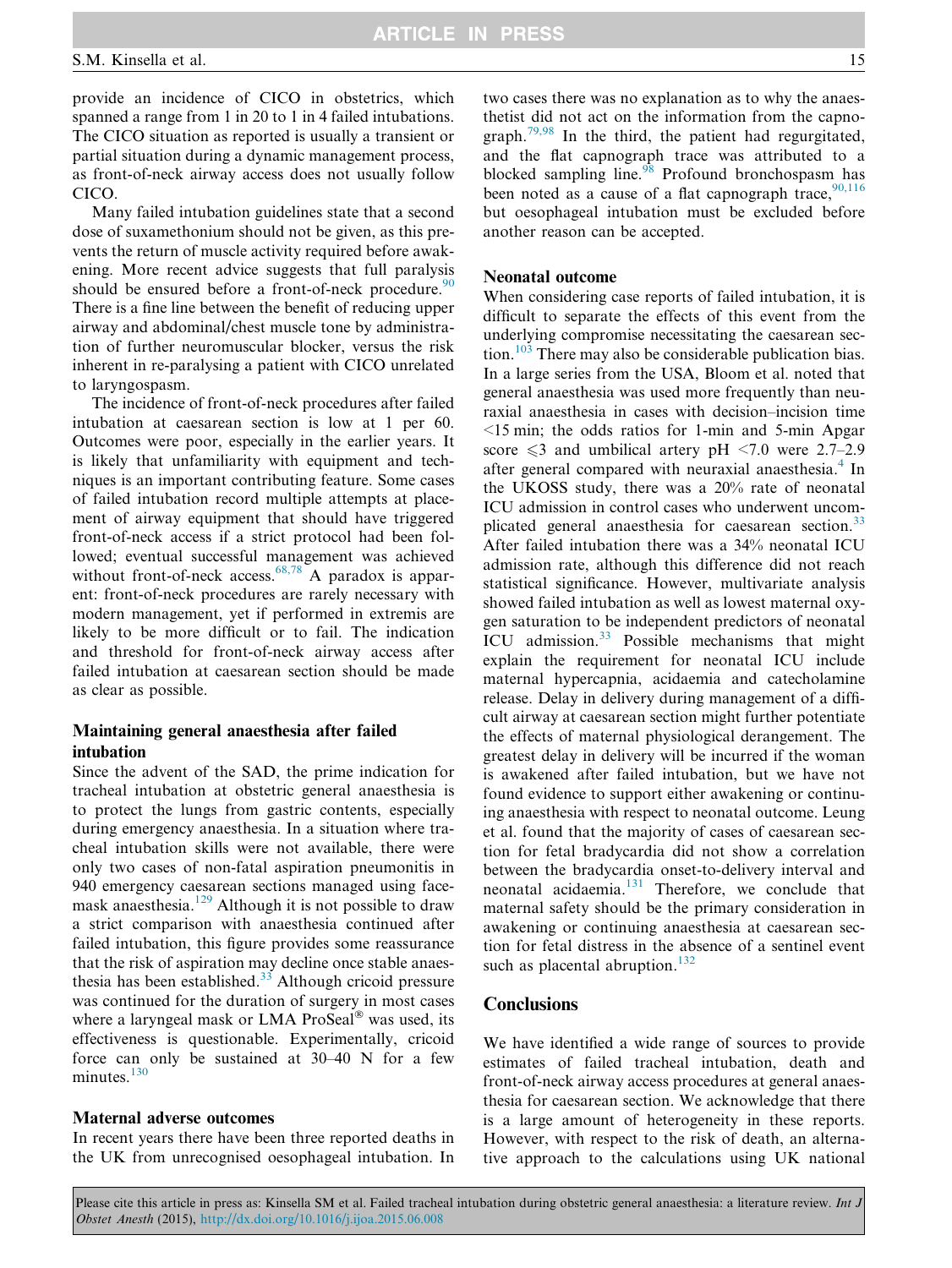<span id="page-15-0"></span>birth registry statistics provides a similar figure to that from the literature. The details of management of failed intubation obtained from case reports and series vary widely. Continuation of general anaesthesia is now more common, with variants of the laryngeal mask for airway control; there is growing use of second-generation SADs, especially the LMA ProSeal®. The presence of underlying pathology and compromise at the time of caesarean section under general anaesthesia means that it is difficult to attribute causation of adverse outcomes to the failed intubation. However, in this respect the case-control methodology of the UKOSS study is an important resource, showing a high background rate of maternal and neonatal complications and requirement for high dependency support.

#### **Disclosure**

This work was performed by a joint OAA/DAS working party who are writing guidelines for failed obstetric intubation. These two organisations have provided financial support but have had no role in the preparation of this manuscript. None of the authors have conflicts of interest to declare.

### Acknowledgements

We are very grateful to Jennifer Davies, Edwin Djabatey, Fiona Dodds, Raymond Glassenberg, Laura Kessack, Naveen Kirodian, Marian Knight (on behalf of UKOSS), Fleur Roberts, Wendy Teoh, Steven Weiner (on behalf of National Institute of Child Health and Human Development Maternal-Fetal Medicine Units Network), Rowan Wilson and Melanie Woolnough for providing unpublished data and Paul Luck for translation. We are exceptionally grateful to Malachy Columb for the statistical analysis.

#### **References**

- 1. [Tunstall ME. Failed intubation drill.](http://refhub.elsevier.com/S0959-289X(15)00091-6/h0005) Anaesthesia 1976;31:850.
- 2. [Apfelbaum JL, Hagberg CA, Caplan RA, et al. Practice guide](http://refhub.elsevier.com/S0959-289X(15)00091-6/h0010)[lines for management of the difficult airway.](http://refhub.elsevier.com/S0959-289X(15)00091-6/h0010) Anesthesiology 2013;118[:251–70](http://refhub.elsevier.com/S0959-289X(15)00091-6/h0010).
- 3. [Henderson JJ, Popat MT, Latto IP, Pearce AC. Difficult Airway](http://refhub.elsevier.com/S0959-289X(15)00091-6/h0015) [Society guidelines for management of the unanticipated difficult](http://refhub.elsevier.com/S0959-289X(15)00091-6/h0015) intubation. [Anaesthesia](http://refhub.elsevier.com/S0959-289X(15)00091-6/h0015) 2004;59:675–94.
- 4. [Bloom SL, Spong CY, Weiner SJ, et al. Complications of](http://refhub.elsevier.com/S0959-289X(15)00091-6/h0020) [anesthesia for cesarean delivery.](http://refhub.elsevier.com/S0959-289X(15)00091-6/h0020) Obstet Gynecol 2005;106:281–7.
- 5. [Kinsella SM. A prospective audit of regional anaesthesia failure](http://refhub.elsevier.com/S0959-289X(15)00091-6/h0025) [in 5080 caesarean sections.](http://refhub.elsevier.com/S0959-289X(15)00091-6/h0025) Anaesthesia 2008;63:822–32.
- 6. [Bonney G, Lyons G. Failed intubation drill: a review of its use in](http://refhub.elsevier.com/S0959-289X(15)00091-6/h0030) obstetric practice. [Int J Obstet Anesth](http://refhub.elsevier.com/S0959-289X(15)00091-6/h0030) 1994;3:108.
- 7. [Hawthorne L, Wilson R, Lyons G, Dresner M. Failed intubation](http://refhub.elsevier.com/S0959-289X(15)00091-6/h0035) [revisited: 17-yr experience in a teaching maternity unit.](http://refhub.elsevier.com/S0959-289X(15)00091-6/h0035) Br J [Anaesth](http://refhub.elsevier.com/S0959-289X(15)00091-6/h0035) 1996;76:680–4.
- 8. [Barnardo PD, Jenkins JG. Failed tracheal intubation in](http://refhub.elsevier.com/S0959-289X(15)00091-6/h0040) [obstetrics: a 6-year review in a UK region.](http://refhub.elsevier.com/S0959-289X(15)00091-6/h0040) Anaesthesia 2000;55: [685–94.](http://refhub.elsevier.com/S0959-289X(15)00091-6/h0040)
- 9. [McKeen DM, George RB, O'Connell CM, et al. Difficult and](http://refhub.elsevier.com/S0959-289X(15)00091-6/h0045) [failed intubation: incident rates and maternal, obstetrical, and](http://refhub.elsevier.com/S0959-289X(15)00091-6/h0045) [anesthetic predictors.](http://refhub.elsevier.com/S0959-289X(15)00091-6/h0045) Can J Anesth 2011;58:514–24.
- 10. Obstetric Anaesthetists' Association. Clinical guidelines: failed intubation. [http://www.oaa-anaes.ac.uk/ui/content/content.](http://www.oaa-anaes.ac.uk/ui/content/content.aspx?id=179) [aspx?id=179](http://www.oaa-anaes.ac.uk/ui/content/content.aspx?id=179) [accessed April 2015].
- 11. [Lyons G. Failed intubation.](http://refhub.elsevier.com/S0959-289X(15)00091-6/h0055) Anaesthesia 1985;40(759–6):2.
- 12. [Samsoon GLT, Young JRB. Difficult tracheal intubation: a](http://refhub.elsevier.com/S0959-289X(15)00091-6/h0060) [retrospective study.](http://refhub.elsevier.com/S0959-289X(15)00091-6/h0060) Anaesthesia 1987;42:487–90.
- 13. [Glassenberg R, Vaisrub N, Albright G. The incidence of failed](http://refhub.elsevier.com/S0959-289X(15)00091-6/h0065) [intubation in obstetrics – is there an irreducible minimum?](http://refhub.elsevier.com/S0959-289X(15)00091-6/h0065) [Anesthesiology](http://refhub.elsevier.com/S0959-289X(15)00091-6/h0065) 1990;73(3A):A1062.
- 14. [Rocke DA, Murray WB, Rout CC, Gouws E. Relative risk](http://refhub.elsevier.com/S0959-289X(15)00091-6/h0070) [analysis of factors associated with difficult intubation in obstetric](http://refhub.elsevier.com/S0959-289X(15)00091-6/h0070) anesthesia. [Anesthesiology](http://refhub.elsevier.com/S0959-289X(15)00091-6/h0070) 1992;77:67–73.
- 15. [Tsen LC, Pitner R, Camann WR. General anesthesia for cesarean](http://refhub.elsevier.com/S0959-289X(15)00091-6/h0075) [section at a tertiary care hospital 1990–1995: indications and](http://refhub.elsevier.com/S0959-289X(15)00091-6/h0075) implications. [Int J Obstet Anesth](http://refhub.elsevier.com/S0959-289X(15)00091-6/h0075) 1998;7:147–52.
- 16. [Shibli KU, Russell IF. A survey of anaesthetic techniques used](http://refhub.elsevier.com/S0959-289X(15)00091-6/h0080) [for caesarean section in the UK in 1997.](http://refhub.elsevier.com/S0959-289X(15)00091-6/h0080) Int J Obstet Anesth 2000;9[:160–7](http://refhub.elsevier.com/S0959-289X(15)00091-6/h0080).
- 17. [Kan RK, Lew E, Yeo SW, Thomas E. General anesthesia for](http://refhub.elsevier.com/S0959-289X(15)00091-6/h0085) [cesarean section in a Singapore maternity hospital: a retrospec](http://refhub.elsevier.com/S0959-289X(15)00091-6/h0085)tive survey. [Int J Obstet Anesth](http://refhub.elsevier.com/S0959-289X(15)00091-6/h0085) 2004;13:221–6.
- 18. [Rahman K, Jenkins JG. Failed tracheal intubation in obstetrics:](http://refhub.elsevier.com/S0959-289X(15)00091-6/h0090) [no more frequent but still managed badly.](http://refhub.elsevier.com/S0959-289X(15)00091-6/h0090) Anaesthesia 2005;60: [168–71.](http://refhub.elsevier.com/S0959-289X(15)00091-6/h0090)
- 19. [Saravanakumar K, Cooper GM. Failed intubation in obstetrics:](http://refhub.elsevier.com/S0959-289X(15)00091-6/h0095) [has the incidence changed recently?](http://refhub.elsevier.com/S0959-289X(15)00091-6/h0095) Br J Anaesth 2005;94:690.
- 20. [Bailey SG, Kitching AJ. The laryngeal mask airway in failed](http://refhub.elsevier.com/S0959-289X(15)00091-6/h0100) [obstetric tracheal intubation.](http://refhub.elsevier.com/S0959-289X(15)00091-6/h0100) Int J Obstet Anesth 2005;14:270–1.
- 21. [Nze PU. A 10-year review of failed tracheal intubation during](http://refhub.elsevier.com/S0959-289X(15)00091-6/h0105) [caesarean section in Enugu, Nigeria.](http://refhub.elsevier.com/S0959-289X(15)00091-6/h0105) Ann Afr Med 2006;5:138–41.
- 22. [McDonnell NJ, Paech MJ, Clavisi OM, Scott KL. ANZCA](http://refhub.elsevier.com/S0959-289X(15)00091-6/h0110) [Trials Group. Difficult and failed intubation in obstetric anaes](http://refhub.elsevier.com/S0959-289X(15)00091-6/h0110)[thesia: an observational study of airway management and](http://refhub.elsevier.com/S0959-289X(15)00091-6/h0110) [complications associated with general anaesthesia for caesarean](http://refhub.elsevier.com/S0959-289X(15)00091-6/h0110) section. *[Int J Obstet Anesth](http://refhub.elsevier.com/S0959-289X(15)00091-6/h0110)* 2008;17:292-7.
- 23. [Bullough AS, Carraretto M. A United Kingdom national](http://refhub.elsevier.com/S0959-289X(15)00091-6/h0115) [obstetric intubation equipment survey.](http://refhub.elsevier.com/S0959-289X(15)00091-6/h0115) Int J Obstet Anesth 2009;18[:342–5](http://refhub.elsevier.com/S0959-289X(15)00091-6/h0115).
- 24. [Djabatey EA, Barclay PM. Difficult and failed intubation in 3430](http://refhub.elsevier.com/S0959-289X(15)00091-6/h0120) [obstetric general anaesthetics.](http://refhub.elsevier.com/S0959-289X(15)00091-6/h0120) Anaesthesia 2009;64:1168–71.
- 25. [Pujic B, Jovanovic L, Milovanovic S, Otic A, Kendrisic M.](http://refhub.elsevier.com/S0959-289X(15)00091-6/h0125) [Difficult intubation in parturients: myth or reality?](http://refhub.elsevier.com/S0959-289X(15)00091-6/h0125) Int J Obstet [Anesth](http://refhub.elsevier.com/S0959-289X(15)00091-6/h0125) 2009;18:S17.
- 26. Obstetric Anaesthetists' Association. National Obstetric Anaesthesia Database. [http://www.oaa-anaes.ac.uk/ui/con](http://www.oaa-anaes.ac.uk/ui/content/content.aspx?id=131)[tent/content.aspx?id=131](http://www.oaa-anaes.ac.uk/ui/content/content.aspx?id=131) [accessed April 2015].
- 27. [Kessack LK, Bogod DG, Hawkins N. Audit cycle of obstetric](http://refhub.elsevier.com/S0959-289X(15)00091-6/h0135) [general anaesthesia.](http://refhub.elsevier.com/S0959-289X(15)00091-6/h0135) Int J Obstet Anesth 2010;19:S4.
- 28. [Ajmal M. General anesthesia for cesarean sections are](http://refhub.elsevier.com/S0959-289X(15)00091-6/h0140) [anesthesiologists dealing with exaggerated fear?](http://refhub.elsevier.com/S0959-289X(15)00091-6/h0140) Anesth Analg 2011;112[:S287.](http://refhub.elsevier.com/S0959-289X(15)00091-6/h0140)
- 29. [Palanisamy A, Mitani AA, Tsen LC. General anesthesia for](http://refhub.elsevier.com/S0959-289X(15)00091-6/h0145) [cesarean delivery at a tertiary care hospital from 2000 to 2005: a](http://refhub.elsevier.com/S0959-289X(15)00091-6/h0145) [retrospective analysis and 10-year update.](http://refhub.elsevier.com/S0959-289X(15)00091-6/h0145) Int J Obstet Anesth [2011;](http://refhub.elsevier.com/S0959-289X(15)00091-6/h0145)20:10–6.
- 30. [Keen R, Brown J, McGee T, Kapurubandara S. Two-year audit](http://refhub.elsevier.com/S0959-289X(15)00091-6/h0150) [of anaesthetic practice for code critical caesarean sections in a](http://refhub.elsevier.com/S0959-289X(15)00091-6/h0150) [major Australian teaching hospital.](http://refhub.elsevier.com/S0959-289X(15)00091-6/h0150) Anaesth Intensive Care 2011;39[:710–1](http://refhub.elsevier.com/S0959-289X(15)00091-6/h0150).
- 31. [Kirodian N, Brampton W. Failed tracheal intubation in obstetric](http://refhub.elsevier.com/S0959-289X(15)00091-6/h0155) [anaesthesia.](http://refhub.elsevier.com/S0959-289X(15)00091-6/h0155) Anaesthesia 2012;67:1057.
- 32. [Teoh W, Yeoh S, Ithnin F, Sia A. 1088.0 incidence of difficult](http://refhub.elsevier.com/S0959-289X(15)00091-6/h0160) [and failed intubations during obstetric general anaesthesia in a](http://refhub.elsevier.com/S0959-289X(15)00091-6/h0160) [tertiary referral centre.](http://refhub.elsevier.com/S0959-289X(15)00091-6/h0160) Br J Anaesth 2012;108(Suppl. 2):ii212.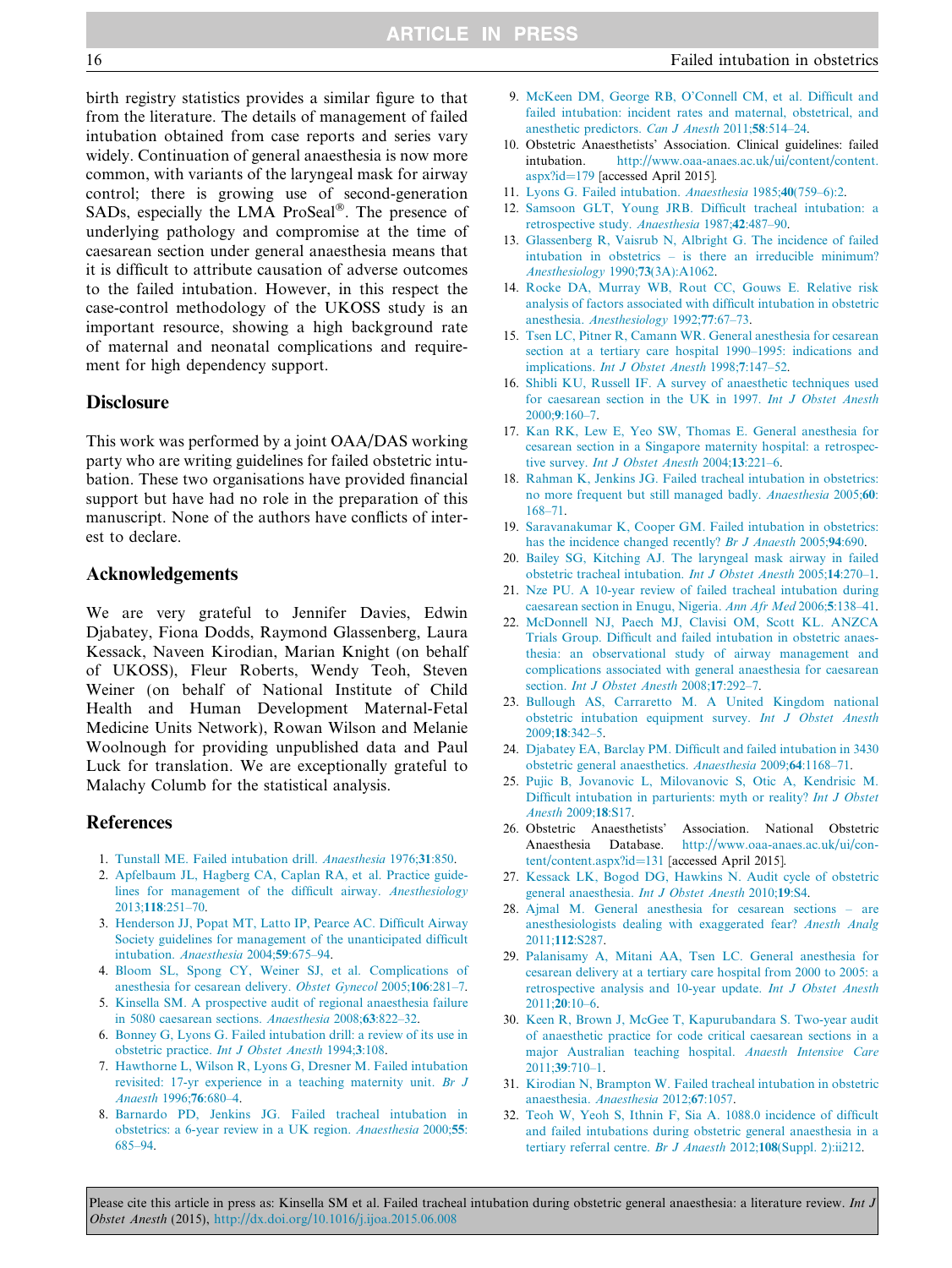#### <span id="page-16-0"></span>S.M. Kinsella et al. 17

- 33. [Quinn AC, Milne D, Columb M, Gorton H, Knight M. Failed](http://refhub.elsevier.com/S0959-289X(15)00091-6/h0165) [tracheal intubation in obstetric anaesthesia: 2 yr national case–](http://refhub.elsevier.com/S0959-289X(15)00091-6/h0165) [control study in the UK.](http://refhub.elsevier.com/S0959-289X(15)00091-6/h0165) Br J Anaesth 2013;110:74–80.
- 34. [Tao W, Edwards JT, Tu F, Xie Y, Sharma SK. Incidence of](http://refhub.elsevier.com/S0959-289X(15)00091-6/h0170) [unanticipated difficult airway in obstetric patients in a teaching](http://refhub.elsevier.com/S0959-289X(15)00091-6/h0170) [institution.](http://refhub.elsevier.com/S0959-289X(15)00091-6/h0170) J Anaesth 2012;26:339–45.
- 35. [Madsen MG, Lundstrøm LH, Rosenstock CV. Failed intuba](http://refhub.elsevier.com/S0959-289X(15)00091-6/h0175)[tions in obstetrics registered in the Danish anaesthesia database.](http://refhub.elsevier.com/S0959-289X(15)00091-6/h0175) [Acta Anaesthesiol Scand](http://refhub.elsevier.com/S0959-289X(15)00091-6/h0175) 2013;57(Suppl. 120):36.
- 36. [Davies J, Djabatey E. A 5 year reaudit of difficult and failed](http://refhub.elsevier.com/S0959-289X(15)00091-6/h0180) [intubations in 1172 obstetric general anaesthetics.](http://refhub.elsevier.com/S0959-289X(15)00091-6/h0180) Anaesthesia 2014;69[\(Suppl. 2\):10.](http://refhub.elsevier.com/S0959-289X(15)00091-6/h0180)
- 37. [D'Angelo R, Smiley RM, Riley ET, Segal S. Serious complica](http://refhub.elsevier.com/S0959-289X(15)00091-6/h0185)[tions related to obstetric anesthesia: the Serious Complications](http://refhub.elsevier.com/S0959-289X(15)00091-6/h0185) [Repository Project of the Society for Obstetric Anesthesia and](http://refhub.elsevier.com/S0959-289X(15)00091-6/h0185) Perinatology. [Anesthesiology](http://refhub.elsevier.com/S0959-289X(15)00091-6/h0185) 2014;120:1505–12.
- 38. [Nafisi S, Darabi ME, Rajabi M, Afshar M. General anesthesia in](http://refhub.elsevier.com/S0959-289X(15)00091-6/h0190) [cesarean sections: a prospective review of 465 cesarean sections](http://refhub.elsevier.com/S0959-289X(15)00091-6/h0190) [performed under general anesthesia.](http://refhub.elsevier.com/S0959-289X(15)00091-6/h0190) Middle East J Anesthesiol 2014;22[:377–83.](http://refhub.elsevier.com/S0959-289X(15)00091-6/h0190)
- 39. [Swales H, Mushambi M, Winton A, et al. Management of failed](http://refhub.elsevier.com/S0959-289X(15)00091-6/h0195) [intubation and difficult airways in UK Obstetric Units – an OAA](http://refhub.elsevier.com/S0959-289X(15)00091-6/h0195) survey. [Int J Obstet Anesth](http://refhub.elsevier.com/S0959-289X(15)00091-6/h0195) 2014;23:S19.
- 40. [Thomas A, Parsons KA, Meer C, Woolnough M, Roberts F.](http://refhub.elsevier.com/S0959-289X(15)00091-6/h0200) [Obstetric failed intubation case series: avoiding the chaos of an](http://refhub.elsevier.com/S0959-289X(15)00091-6/h0200) [emergency caesarean section under general anaesthesia: are you](http://refhub.elsevier.com/S0959-289X(15)00091-6/h0200) ''H.A.P.P.E''? [Int J Obstet Anesth](http://refhub.elsevier.com/S0959-289X(15)00091-6/h0200) 2014;23:S21.
- 41. [Lucas DN, Yentis SM, Kinsella SM, et al. Urgency of caesarean](http://refhub.elsevier.com/S0959-289X(15)00091-6/h0205) [section: a new classification.](http://refhub.elsevier.com/S0959-289X(15)00091-6/h0205) *J R Soc Med* 2000;93:346-50.
- 42. Royal College of Obstetricians and Gynaecologists. Classification of urgency of caesarean section – a continuum of risk. RCOG Good Practice Guideline No.11: April 2010. [http://](http://www.rcog.org.uk/classification-of-urgency-of-caesarean-section-good-practice-11) [www.rcog.org.uk/classification-of-urgency-of-caesarean-section](http://www.rcog.org.uk/classification-of-urgency-of-caesarean-section-good-practice-11)[good-practice-11](http://www.rcog.org.uk/classification-of-urgency-of-caesarean-section-good-practice-11) [accessed April 2015].
- 43. [Cormack R, Lehane J. Difficult tracheal intubation in obstetrics.](http://refhub.elsevier.com/S0959-289X(15)00091-6/h0215) [Anaesthesia](http://refhub.elsevier.com/S0959-289X(15)00091-6/h0215) 1984;39:1105–11.
- 44. [Tunstall ME. Anaesthesia for obstetric operations.](http://refhub.elsevier.com/S0959-289X(15)00091-6/h0220) Clin Obstet [Gynaecol](http://refhub.elsevier.com/S0959-289X(15)00091-6/h0220) 1980;7:665–94.
- 45. [Edwards RM, Hunt TL. Blind nasal intubation in an awake](http://refhub.elsevier.com/S0959-289X(15)00091-6/h0225) [patient for caesarian section.](http://refhub.elsevier.com/S0959-289X(15)00091-6/h0225) Anaesth Intensive Care 1982;10: [151–3.](http://refhub.elsevier.com/S0959-289X(15)00091-6/h0225)
- 46. [Coleman P, Phillips B. Propofol in failed tracheal intubation.](http://refhub.elsevier.com/S0959-289X(15)00091-6/h0230) [Anaesthesia](http://refhub.elsevier.com/S0959-289X(15)00091-6/h0230) 1987;42:1233.
- 47. [Torrie J, Eltringham RJ. Complications in caesarean section.](http://refhub.elsevier.com/S0959-289X(15)00091-6/h0235) Br [J Hosp Med](http://refhub.elsevier.com/S0959-289X(15)00091-6/h0235) 1989;41:396.
- 48. UK Health Departments. Report on Confidential enquiries into maternal deaths in the United Kingdom 1985–87. London: HMSO; 1991.
- 49. [Fuhrman TM, Farina RA. Elective tracheostomy for a patient](http://refhub.elsevier.com/S0959-289X(15)00091-6/h0245) [with a history of difficult intubation.](http://refhub.elsevier.com/S0959-289X(15)00091-6/h0245) J Clin Anesth 1995;7:250-2.
- 50. [Hinchliffe D, Norris A. Management of failed intubation in a](http://refhub.elsevier.com/S0959-289X(15)00091-6/h0250) [septic parturient.](http://refhub.elsevier.com/S0959-289X(15)00091-6/h0250) Br J Anaesth 2002;89:328-30.
- 51. Deane CR, Lewis E, Spargo J. Failed intubation for a category 1 caesarean section in a patient with undiagnosed spinal bifida. In: Obstetric Anaesthetists' Association Annual Scientific Meeting 2014 P143. [http://www.oaa-anaes.ac.uk/assets/\\_managed/cms/](http://www.oaa-anaes.ac.uk/assets/_managed/cms/files/Meeting%20Docs/2014/2014%20non-INOA%20abstracts%20(101-194).pdf) [files/Meeting%20Docs/2014/2014%20non-INOA%20abstracts%](http://www.oaa-anaes.ac.uk/assets/_managed/cms/files/Meeting%20Docs/2014/2014%20non-INOA%20abstracts%20(101-194).pdf) [20\(101-194\).pdf](http://www.oaa-anaes.ac.uk/assets/_managed/cms/files/Meeting%20Docs/2014/2014%20non-INOA%20abstracts%20(101-194).pdf) [accessed June 2015].
- 52. [de Mello WF, Kocan M. Further options for obstetric anaes](http://refhub.elsevier.com/S0959-289X(15)00091-6/h0260)thesia. [Br J Hosp Med](http://refhub.elsevier.com/S0959-289X(15)00091-6/h0260) 1989;42:426.
- 53. [Mallampati SR, Gatt SP, Gugino LD, et al. A clinical sign to](http://refhub.elsevier.com/S0959-289X(15)00091-6/h0265) [predict difficult tracheal intubation: a prospective study.](http://refhub.elsevier.com/S0959-289X(15)00091-6/h0265) Can [Anaesth Soc J](http://refhub.elsevier.com/S0959-289X(15)00091-6/h0265) 1985;32:429–34.
- 54. [Chadwick IS, Vohra A. Anaesthesia for emergency caesarean](http://refhub.elsevier.com/S0959-289X(15)00091-6/h0270) [section using the Brain laryngeal airway.](http://refhub.elsevier.com/S0959-289X(15)00091-6/h0270) Anaesthesia 1989;44: [261–2.](http://refhub.elsevier.com/S0959-289X(15)00091-6/h0270)
- 55. [de Mello W, Kocan M. The laryngeal mask in failed intubation.](http://refhub.elsevier.com/S0959-289X(15)00091-6/h0275) [Anaesthesia](http://refhub.elsevier.com/S0959-289X(15)00091-6/h0275) 1990;45:689–90.
- 56. [McClune S, Regan M, Moore J. Laryngeal mask airway for](http://refhub.elsevier.com/S0959-289X(15)00091-6/h0280) [caesarean section.](http://refhub.elsevier.com/S0959-289X(15)00091-6/h0280) Anaesthesia 1990;45:227–8.
- 57. [Christian AS. Failed obstetric intubation.](http://refhub.elsevier.com/S0959-289X(15)00091-6/h0285) Anaesthesia 1990;45: [995.](http://refhub.elsevier.com/S0959-289X(15)00091-6/h0285)
- 58. [Storey J. The laryngeal mask for failed intubation at caesarean](http://refhub.elsevier.com/S0959-289X(15)00091-6/h0290) section. [Anaesth Intensive Care](http://refhub.elsevier.com/S0959-289X(15)00091-6/h0290) 1992;20:118-9.
- 59. [Priscu V, Priscu L, Soroker D. Laryngeal mask for failed](http://refhub.elsevier.com/S0959-289X(15)00091-6/h0295) [intubation in emergency ceasarean section.](http://refhub.elsevier.com/S0959-289X(15)00091-6/h0295) Can J Anaesth 1992; 39[:893.](http://refhub.elsevier.com/S0959-289X(15)00091-6/h0295)
- 60. [McFarlane C. Failed intubation in an obese obstetric patient and](http://refhub.elsevier.com/S0959-289X(15)00091-6/h0300) the laryngeal mask. [Int J Obstet Anesth](http://refhub.elsevier.com/S0959-289X(15)00091-6/h0300) 1993;2:183–5.
- 61. [Hasham F, Andrews PJD, Juneja MM, Ackerman III WE. The](http://refhub.elsevier.com/S0959-289X(15)00091-6/h0305) [laryngeal mask airway facilitates intubation at caesarean section.](http://refhub.elsevier.com/S0959-289X(15)00091-6/h0305) [A case report of difficult intubation.](http://refhub.elsevier.com/S0959-289X(15)00091-6/h0305) Int J Obstet Anesth 1993;2[:181–2.](http://refhub.elsevier.com/S0959-289X(15)00091-6/h0305)
- 62. [Brimacombe J. Emergency airway management in rural practice:](http://refhub.elsevier.com/S0959-289X(15)00091-6/h0310) [use of the laryngeal mask airway.](http://refhub.elsevier.com/S0959-289X(15)00091-6/h0310) Aust J Rural Health 1995;3: [10–9.](http://refhub.elsevier.com/S0959-289X(15)00091-6/h0310)
- 63. [Vanner RG. The laryngeal mask in the failed intubation drill.](http://refhub.elsevier.com/S0959-289X(15)00091-6/h0315) Int [J Obstet Anesth](http://refhub.elsevier.com/S0959-289X(15)00091-6/h0315) 1995;4:191–2.
- 64. [Ezri T, Szmuk P, Evron S, Geva D, Hagay Z, Katz J. Difficult](http://refhub.elsevier.com/S0959-289X(15)00091-6/h0320) [airway in obstetric anesthesia: a review.](http://refhub.elsevier.com/S0959-289X(15)00091-6/h0320) Obstet Gynecol Surv 2001;56[:631–41.](http://refhub.elsevier.com/S0959-289X(15)00091-6/h0320)
- 65. [Jani SJ, Kathigamanathan T. Failed intubation and obesity.](http://refhub.elsevier.com/S0959-289X(15)00091-6/h0325) Int J [Obstet Anesth](http://refhub.elsevier.com/S0959-289X(15)00091-6/h0325) 2007;16:385–6.
- 66. [Lan J-Y, Yen T-S, Chao I-F, Chang C-Y, Cheng Y-J. Anesthesia](http://refhub.elsevier.com/S0959-289X(15)00091-6/h0330) [for cesarean section in a parturient with acute pulmonary edema](http://refhub.elsevier.com/S0959-289X(15)00091-6/h0330) – a case report. [Acta Anaesthesiol Taiwan](http://refhub.elsevier.com/S0959-289X(15)00091-6/h0330) 2007;45:229–32.
- 67. [Patil S, Sinha P, Krishnan S. Successful delivery in a morbidly](http://refhub.elsevier.com/S0959-289X(15)00091-6/h0335) [obese patient after failed intubation and regional technique.](http://refhub.elsevier.com/S0959-289X(15)00091-6/h0335) Br J [Anaesth](http://refhub.elsevier.com/S0959-289X(15)00091-6/h0335) 2007;99:919–20.
- 68. [Zamora JE, Saha TK. Combitube](http://refhub.elsevier.com/S0959-289X(15)00091-6/h0340)™ rescue for Cesarean delivery [followed by ninth and twelfth cranial nerve dysfunction.](http://refhub.elsevier.com/S0959-289X(15)00091-6/h0340) Can J Anesth 2008;55[:779–84](http://refhub.elsevier.com/S0959-289X(15)00091-6/h0340).
- 69. [Awan R, Nolan JP, Cook TM. Use of a ProSeal](http://refhub.elsevier.com/S0959-289X(15)00091-6/h0345)™ laryngeal mask [airway for airway maintenance during emergency Caesarean](http://refhub.elsevier.com/S0959-289X(15)00091-6/h0345) [section after failed tracheal intubation.](http://refhub.elsevier.com/S0959-289X(15)00091-6/h0345) Br J Anaesth 2004;92: [144–6](http://refhub.elsevier.com/S0959-289X(15)00091-6/h0345).
- 70. [Keller C, Brimacombe J, Lirk P, Puhringer F. Failed obstetric](http://refhub.elsevier.com/S0959-289X(15)00091-6/h0350) [tracheal intubation and postoperative respiratory support with](http://refhub.elsevier.com/S0959-289X(15)00091-6/h0350) the ProSeal™ [laryngeal mask airway.](http://refhub.elsevier.com/S0959-289X(15)00091-6/h0350) Anesth Analg 2004;98: [1467–70](http://refhub.elsevier.com/S0959-289X(15)00091-6/h0350).
- 71. [Vaida SJ, Gaitini LA. Another case of use of the ProSeal](http://refhub.elsevier.com/S0959-289X(15)00091-6/h0355) [laryngeal mask airway in a difficult obstetric airway.](http://refhub.elsevier.com/S0959-289X(15)00091-6/h0355) Br J Anaesth [2004;](http://refhub.elsevier.com/S0959-289X(15)00091-6/h0355)92:905.
- 72. [Cook TM, Brooks TS, Van der Westhuizen J, Clarke M. The](http://refhub.elsevier.com/S0959-289X(15)00091-6/h0360) Proseal™ [LMA is a useful recue device during failed rapid](http://refhub.elsevier.com/S0959-289X(15)00091-6/h0360) [sequence intubation: two additional cases.](http://refhub.elsevier.com/S0959-289X(15)00091-6/h0360) Can J Anesth 2005;52[:630–3.](http://refhub.elsevier.com/S0959-289X(15)00091-6/h0360)
- 73. [Sharma B, Sahai C, Sood J, Kumra VP. The ProSeal laryngeal](http://refhub.elsevier.com/S0959-289X(15)00091-6/h0365) [mask airway in two failed obstetric tracheal intubation scenarios.](http://refhub.elsevier.com/S0959-289X(15)00091-6/h0365) [Int J Obstet Anesth](http://refhub.elsevier.com/S0959-289X(15)00091-6/h0365) 2006;15:338–9.
- 74. [Karippacheril JG, Goneppanavar U, Prabhu M, Bada K.](http://refhub.elsevier.com/S0959-289X(15)00091-6/h0370) [Idiopathic subglottic stenosis in pregnancy: a deceptive laryngo-](http://refhub.elsevier.com/S0959-289X(15)00091-6/h0370)scopic view. [Indian J Anaesth](http://refhub.elsevier.com/S0959-289X(15)00091-6/h0370) 2011;55:521-3.
- 75. [Berger M, Corso RM, Piraccini E, Agnoletti V, Valtancoli E,](http://refhub.elsevier.com/S0959-289X(15)00091-6/h0375) [Gambale G. The i-gel in failed obstetric tracheal intubation.](http://refhub.elsevier.com/S0959-289X(15)00091-6/h0375) [Anaesth Intensive Care](http://refhub.elsevier.com/S0959-289X(15)00091-6/h0375) 2011;39:136-7.
- 76. Azad T, Mathews A. Failed intubation in category one caesarean section. In: Difficult Airway Society Annual Scientific Meeting; 2012. p. 30.
- 77. [Minville V, N'Guyen L, Coustet B, Fourcade O, Samii K.](http://refhub.elsevier.com/S0959-289X(15)00091-6/h0385) [Difficult](http://refhub.elsevier.com/S0959-289X(15)00091-6/h0385) [airway](http://refhub.elsevier.com/S0959-289X(15)00091-6/h0385) [in](http://refhub.elsevier.com/S0959-289X(15)00091-6/h0385) [obstetric](http://refhub.elsevier.com/S0959-289X(15)00091-6/h0385) [using](http://refhub.elsevier.com/S0959-289X(15)00091-6/h0385) [Ilma-Fastrach](http://refhub.elsevier.com/S0959-289X(15)00091-6/h0385)®. [Anesth Analg](http://refhub.elsevier.com/S0959-289X(15)00091-6/h0385) 2004;99[:1873.](http://refhub.elsevier.com/S0959-289X(15)00091-6/h0385)
- 78. [Winther LP, Mitchell AU, Møller AM. Mislykket intubation og](http://refhub.elsevier.com/S0959-289X(15)00091-6/h0390) efterfølgende luftveyshåndtering ved sectio i generel anæstesi. [Ugeskrift Laeger](http://refhub.elsevier.com/S0959-289X(15)00091-6/h0390) 2010;172:1914–6.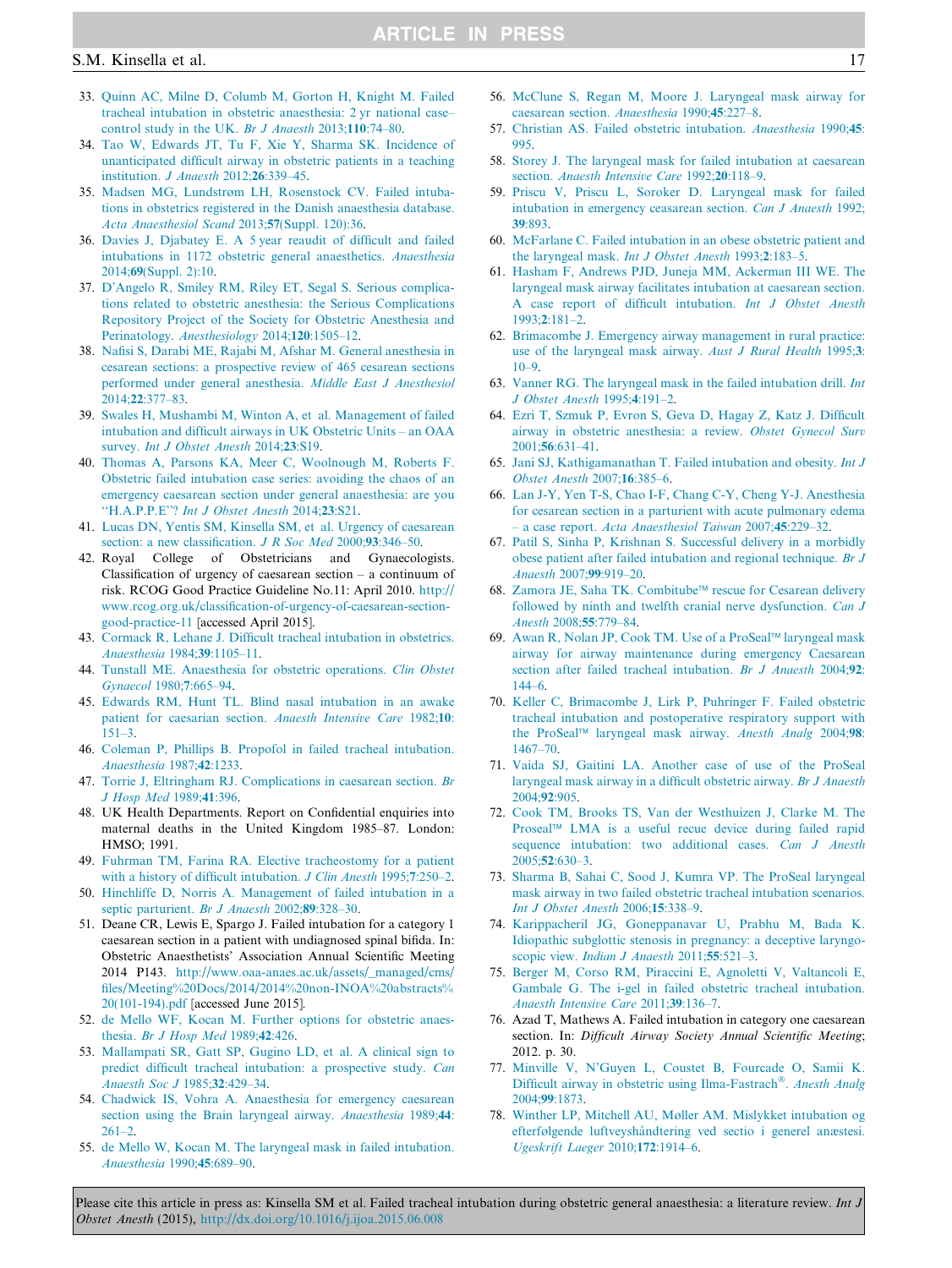- <span id="page-17-0"></span>79. [Centre for Maternal and Child Enquiries \(CMACE\). Saving](http://refhub.elsevier.com/S0959-289X(15)00091-6/h0395) [mothers' lives: reviewing maternal deaths to make motherhood](http://refhub.elsevier.com/S0959-289X(15)00091-6/h0395) [safer: 2006–2008. The eighth report on confidential enquiries into](http://refhub.elsevier.com/S0959-289X(15)00091-6/h0395) [maternal deaths in the United Kingdom.](http://refhub.elsevier.com/S0959-289X(15)00091-6/h0395) BJOG 2011;118 [\(Suppl. 1\):1–203.](http://refhub.elsevier.com/S0959-289X(15)00091-6/h0395)
- 80. [Boys JE. Failed intubation in obstetric anaesthesia. A case](http://refhub.elsevier.com/S0959-289X(15)00091-6/h0400) report. [Br J Anaesth](http://refhub.elsevier.com/S0959-289X(15)00091-6/h0400) 1983;55:187–8.
- 81. Fam A, Govindarajan R, Ardite A. Management of a difficult airway during emergency 'C section' – a novel approach. In: Difficult Airway Society Annual Scientific Meeting; 2010. P. 62.
- 82. [Tunstall ME, Geddes C. ''Failed intubation'' in obstetric](http://refhub.elsevier.com/S0959-289X(15)00091-6/h0410) [anaesthesia. An indication for the ''Esophageal Gastric Tube](http://refhub.elsevier.com/S0959-289X(15)00091-6/h0410) Airway''. [Br J Anaesth](http://refhub.elsevier.com/S0959-289X(15)00091-6/h0410) 1984;56:659–61.
- 83. [Urtubia](http://refhub.elsevier.com/S0959-289X(15)00091-6/h0415) [RM,](http://refhub.elsevier.com/S0959-289X(15)00091-6/h0415) [Medina](http://refhub.elsevier.com/S0959-289X(15)00091-6/h0415) [JN,](http://refhub.elsevier.com/S0959-289X(15)00091-6/h0415) [Alzamora](http://refhub.elsevier.com/S0959-289X(15)00091-6/h0415) [R,](http://refhub.elsevier.com/S0959-289X(15)00091-6/h0415) [et](http://refhub.elsevier.com/S0959-289X(15)00091-6/h0415) [al.](http://refhub.elsevier.com/S0959-289X(15)00091-6/h0415) [Combitube](http://refhub.elsevier.com/S0959-289X(15)00091-6/h0415)® [for](http://refhub.elsevier.com/S0959-289X(15)00091-6/h0415) [emergency cesarean section under general anesthesia. Case](http://refhub.elsevier.com/S0959-289X(15)00091-6/h0415) reports. [Diffic Airw](http://refhub.elsevier.com/S0959-289X(15)00091-6/h0415) 2001;4:78–83.
- 84. [Zand F, Amini A. Use of the laryngeal tube-STM for airway](http://refhub.elsevier.com/S0959-289X(15)00091-6/h0420) [management and prevention of aspiration after a failed tracheal](http://refhub.elsevier.com/S0959-289X(15)00091-6/h0420) [intubation in a parturient.](http://refhub.elsevier.com/S0959-289X(15)00091-6/h0420) Anesthesiology 2005;102:481–3.
- 85. [Brock-Utne JG, Downing JW, Seedat F. Laryngeal oedema](http://refhub.elsevier.com/S0959-289X(15)00091-6/h0425) [associated with pre-eclamptic toxaemia.](http://refhub.elsevier.com/S0959-289X(15)00091-6/h0425) Anaesthesia 1997;32[:556–8](http://refhub.elsevier.com/S0959-289X(15)00091-6/h0425).
- 86. [Scott-Brown S, Russell R. Video laryngoscopes and the obstetric](http://refhub.elsevier.com/S0959-289X(15)00091-6/h0430) airway. [Int J Obstet Anaesth](http://refhub.elsevier.com/S0959-289X(15)00091-6/h0430) 2015;24:137–46.
- 87. [Randalls B, Toomey PJ. Laryngeal oedema from a neck](http://refhub.elsevier.com/S0959-289X(15)00091-6/h0435) [haematoma. A complication of internal jugular vein cannulation.](http://refhub.elsevier.com/S0959-289X(15)00091-6/h0435) [Anaesthesia](http://refhub.elsevier.com/S0959-289X(15)00091-6/h0435) 1990;45:850–2.
- 88. UK Health Departments. Report on Confidential enquiries into maternal deaths in the United Kingdom 1991–93. London: HMSO; 1996.
- 89. [Garcia-Rodriguez CR, Yentis SM. Carotid artery puncture,](http://refhub.elsevier.com/S0959-289X(15)00091-6/h0445) [airway obstruction and the laryngeal mask airway in a](http://refhub.elsevier.com/S0959-289X(15)00091-6/h0445) [preeclamptic patient.](http://refhub.elsevier.com/S0959-289X(15)00091-6/h0445) Int J Obstet Anesth 1996;5:194–7.
- 90. National Audit Project. Major complications of airway management in the UK. [http://www.rcoa.ac.uk/document-store/nap4](http://www.rcoa.ac.uk/document-store/nap4-full-report) [full-report](http://www.rcoa.ac.uk/document-store/nap4-full-report) [accessed April 2015].
- 91. [Spong AD, Vaughan DJ. Safe extubation of a parturient using an](http://refhub.elsevier.com/S0959-289X(15)00091-6/h0455) [airway exchange technique.](http://refhub.elsevier.com/S0959-289X(15)00091-6/h0455) Int J Obstet Anesth 2014;23:282–5.
- 92. Department of Health and Social Security. Report on the Confidential Enquiries into Maternal Deaths in England and Wales 1982–84. London: HMSO; 1989.
- 93. [Stephens ID. ICU admissions from an obstetrical hospital.](http://refhub.elsevier.com/S0959-289X(15)00091-6/h0465) Can J [Anaesth](http://refhub.elsevier.com/S0959-289X(15)00091-6/h0465) 1991;38:677–81.
- 94. [Biswas A, Levy DM, Strachan BK, Whitaker AJ. Trans-tracheal](http://refhub.elsevier.com/S0959-289X(15)00091-6/h0470) [ventilation complicated by bilateral pneumothoraces and pneu](http://refhub.elsevier.com/S0959-289X(15)00091-6/h0470)moperitoneum. *[Int J Obstet Anaesth](http://refhub.elsevier.com/S0959-289X(15)00091-6/h0470)* 1997;6:194–7.
- 95. [Wilson V, Hilton G, Aluri S, Wilson M. Monitoring depth of](http://refhub.elsevier.com/S0959-289X(15)00091-6/h0475) [anaesthesia during caesarean section.](http://refhub.elsevier.com/S0959-289X(15)00091-6/h0475) Anaesthesia 2013;68:672.
- 96. [Ashpole KJ, Cook TM. Litigation in obstetric general anaesthe](http://refhub.elsevier.com/S0959-289X(15)00091-6/h0480)[sia: an analysis of claims against the NHS in England 1995–2007.](http://refhub.elsevier.com/S0959-289X(15)00091-6/h0480) [Anaesthesia](http://refhub.elsevier.com/S0959-289X(15)00091-6/h0480) 2012;65:529–30.
- 97. World Health organization. International Classification of Diseases (ICD). <http://www.who.int/classifications/icd/en/> [accessed April 2015].
- 98. Lewis G, editor. The confidential enquiries into maternal and child health. Why mothers die 2000–2002. Report on confidential enquiries into maternal deaths in the United Kingdom. London: Royal College of Obstetricians & Gynaecologists; 2004.
- 99. Lofsky AS. Doctors Company reviews maternal arrests cases. Anesthesia Patient Safety Foundation Newsletter 2007;22: 28–30.
- 100. UK Health Departments. Report on confidential enquiries into maternal deaths in the United Kingdom 1988–90. London: HMSO; 1994.
- 101. [Couzon P, Doussin JF, Rondelet B. L'intubation difficile en cas](http://refhub.elsevier.com/S0959-289X(15)00091-6/h0505) de césarienne est une réalité! [Annales Francaises Anesth Reanim](http://refhub.elsevier.com/S0959-289X(15)00091-6/h0505) [1996;](http://refhub.elsevier.com/S0959-289X(15)00091-6/h0505)15:387.
- 102. National Audit Project. Accidental awareness during general anaesthesia in the United Kingdom and Ireland. [http://www.na](http://www.nationalauditprojects.org.uk/NAP5report)[tionalauditprojects.org.uk/NAP5report](http://www.nationalauditprojects.org.uk/NAP5report) [accessed April 2015].
- 103. Confidential Report on Stillbirths & Deaths in Infancy. 7th Annual Report. Maternal & Child Health Consortium, London 2000.
- 104. [Sinclair M, Simmons S, Cyna A. Incidents in obstetric anaesthe](http://refhub.elsevier.com/S0959-289X(15)00091-6/h0520)[sia and analgesia: an analysis of 5000 AIMS reports.](http://refhub.elsevier.com/S0959-289X(15)00091-6/h0520) Anaesth [Intensive Care](http://refhub.elsevier.com/S0959-289X(15)00091-6/h0520) 1999;27:275–81.
- 105. Glassenberg R. A maternal airway database: lessons learned. In: SOAP 44th Annual Meeting, S-37, 2012. [http://soap.org/2012](http://soap.org/2012-abstracts-list.php) [abstracts-list.php](http://soap.org/2012-abstracts-list.php) [accessed April 2015].
- 106. [Cormack RS, Rocke DA, Latto IP, Cooper GM. Failed](http://refhub.elsevier.com/S0959-289X(15)00091-6/h0530) [intubation in obstetric anaesthesia.](http://refhub.elsevier.com/S0959-289X(15)00091-6/h0530) Anaesthesia 2006;61:192–3.
- 107. [Milsom MJ, Kessell G. Difficult intubation in obstetric general](http://refhub.elsevier.com/S0959-289X(15)00091-6/h0535) [anaesthesia.](http://refhub.elsevier.com/S0959-289X(15)00091-6/h0535) Anaesthesia 2010;65:530–1.
- 108. [Cook TM. Failed intubation in obstetric anaesthesia.](http://refhub.elsevier.com/S0959-289X(15)00091-6/h0540) Anaesthesia 2006;61[:605–6](http://refhub.elsevier.com/S0959-289X(15)00091-6/h0540).
- 109. Lewis G, editors. Saving mothers' lives: reviewing maternal deaths to make motherhood safer – 2003–2005. In: The seventh report on confidential enquiries into maternal deaths in the United Kingdom. London: CEMACH, 2007.
- 110. [Mhyre JM, Riesner MN, Polley LS, Naughton NN. A series of](http://refhub.elsevier.com/S0959-289X(15)00091-6/h0550) [anesthesia-related maternal deaths in Michigan, 1985–2003.](http://refhub.elsevier.com/S0959-289X(15)00091-6/h0550) [Anesthesiology](http://refhub.elsevier.com/S0959-289X(15)00091-6/h0550) 2007;106:1096–104.
- 111. Office for National Statistics. Statistical Bulletin: births in England and Wales, 2012, 2013. [http://www.ons.gov.uk/ons/](http://www.ons.gov.uk/ons/rel/vsob1/birth-summary-tables--england-and-wales/2012/stb-births-in-england-and-wales-2012.html) [rel/vsob1/birth-summary-tables–england-and-wales/2012/stb](http://www.ons.gov.uk/ons/rel/vsob1/birth-summary-tables--england-and-wales/2012/stb-births-in-england-and-wales-2012.html)[births-in-england-and-wales-2012.html](http://www.ons.gov.uk/ons/rel/vsob1/birth-summary-tables--england-and-wales/2012/stb-births-in-england-and-wales-2012.html). [accessed April 2015].
- 112. National records of Scotland. Vital events reference tables 2012. Section 3:births. [http://www.nrscotland.gov.uk/statistics-and](http://www.nrscotland.gov.uk/statistics-and-data/statistics/statistics-by-theme/vital-events/general-publications/vital-events-reference-tables/2012/section-3-births)[data/statistics/statistics-by-theme/vital-events/general-publica](http://www.nrscotland.gov.uk/statistics-and-data/statistics/statistics-by-theme/vital-events/general-publications/vital-events-reference-tables/2012/section-3-births)[tions/vital-events-reference-tables/2012/section-3-births](http://www.nrscotland.gov.uk/statistics-and-data/statistics/statistics-by-theme/vital-events/general-publications/vital-events-reference-tables/2012/section-3-births) [accessed April 2015].
- 113. Northern Ireland Statistics & Research Agency. Births in Northern Ireland 2012, 2013. [http://www.nisra.gov.uk/archive/](http://www.nisra.gov.uk/archive/demography/publications/births_deaths/births_2012.pdf) [demography/publications/births\\_deaths/births\\_2012.pdf](http://www.nisra.gov.uk/archive/demography/publications/births_deaths/births_2012.pdf) cessed April 2015].
- 114. Royal College of Obstetricians & Gynaecologists. RCOG statement on emergency caesarean section rates, 4th June 2013. [http://](http://www.rcog.org.uk/news/rcog-statement-emergency-caesarean-section-rates) [www.rcog.org.uk/news/rcog-statement-emergency-caesarean-sec](http://www.rcog.org.uk/news/rcog-statement-emergency-caesarean-section-rates)[tion-rates](http://www.rcog.org.uk/news/rcog-statement-emergency-caesarean-section-rates) [accessed April 2015].
- 115. Health & Social Care Information Centre. NHS maternity statistics – England 2011–2012. [http://www.hscic.gov.uk/cata](http://www.hscic.gov.uk/catalogue/PUB09202)[logue/PUB09202](http://www.hscic.gov.uk/catalogue/PUB09202) [accessed April 2015].
- 116. Knight M, Kenyon S, Brocklehurst P, Neilson J, Shakespeare J, Kurinczuk JJ, editors. on behalf of MBRRACE-UK. Saving lives, improving mothers' care – lessons learned to inform future maternity care from the UK and Ireland Confidential Enquiries into Maternal Deaths and Morbidity 2009–12. Oxford: National Perinatal Epidemiology Unit, 2014.
- 117. [Glassenburg R. General anesthesia and maternal mortality.](http://refhub.elsevier.com/S0959-289X(15)00091-6/h0585) [Semin Perinatol](http://refhub.elsevier.com/S0959-289X(15)00091-6/h0585) 1991;15:386–96.
- 118. [Enohumah KO, Imarengiaye CO. Factors associated with](http://refhub.elsevier.com/S0959-289X(15)00091-6/h0590) [anaesthesia-related maternal mortality in a tertiary hospital in](http://refhub.elsevier.com/S0959-289X(15)00091-6/h0590) Nigeria. [Acta Anaesthesiol Scand](http://refhub.elsevier.com/S0959-289X(15)00091-6/h0590) 2006;50:206–10.
- 119. [Harmer M. Difficult and failed intubation in obstetrics.](http://refhub.elsevier.com/S0959-289X(15)00091-6/h0595) Int J [Obstet Anesth](http://refhub.elsevier.com/S0959-289X(15)00091-6/h0595) 1997;6:25–31.
- 120. [Joseph A, Dedhia J, Mushambi M. National survey of obstetric](http://refhub.elsevier.com/S0959-289X(15)00091-6/h0600) [difficult airway guidelines and equipment.](http://refhub.elsevier.com/S0959-289X(15)00091-6/h0600) Int J Obstet Anesth [2009;](http://refhub.elsevier.com/S0959-289X(15)00091-6/h0600)18:S40.
- 121. [Rucklidge MW, Yentis SM, Arfanis K, Blandford CM, Smith](http://refhub.elsevier.com/S0959-289X(15)00091-6/h0605) [AF. Decision making following failed intubation at caesarean](http://refhub.elsevier.com/S0959-289X(15)00091-6/h0605) [section: a national OAA survey.](http://refhub.elsevier.com/S0959-289X(15)00091-6/h0605) Int J Obstet Anesth 2013;22:S37.
- 122. [Nørskov AK, Rosenstock CV, Wetterslev J, et al. Diagnostic](http://refhub.elsevier.com/S0959-289X(15)00091-6/h0610) [accuracy of anaesthesiologists' prediction of difficult airway](http://refhub.elsevier.com/S0959-289X(15)00091-6/h0610) [management in daily clinical practice: a cohort study of 188 064](http://refhub.elsevier.com/S0959-289X(15)00091-6/h0610)